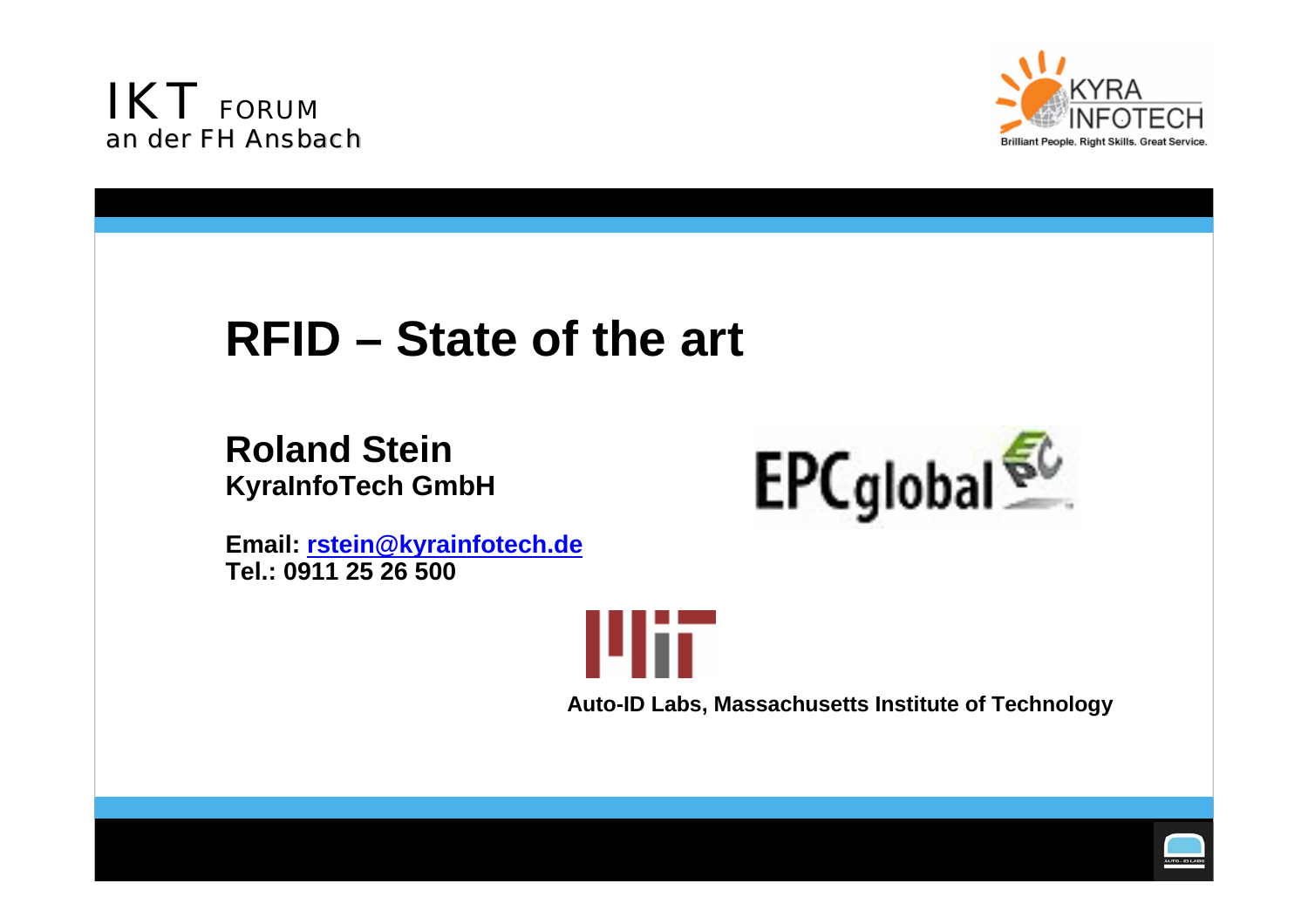# RFID - Chance oder Hype



- $\bullet$  **RadioFrequencyIDentification (RFID) wird sich als Schlüsseltechnologie im Manufacturing und der Logistik/SCM kurzfristig etablieren.**
- • **USA: Eine Umfrage bei 350 IT-Leitern aus der Handelsbranche durch Bearing Point und dem CIO Magazin in den USA ergab vor Kurzem, dass 48 % im kommenden Jahr Pilotinstallationen und 51 % im Jahr 2006 den Einsatz der Technologie im produktiven Umfeld erwarten.**
- • **EUROPA: Ein Jahr nach der ersten Studie untersuchte das renommierte Marktforschungsinstitut Vanson Bourne 125 führende Einzelhandelsunternehmen in Europa (D,F,I,E,GB). Dabei zeigte sich, dass 89 Prozent der Befragten bis 2006 Funketiketten einführen wollen (Dez. 2004).**
- • **DEUTSCHLAND: Deutliche Zunahme der RFID-Pilotprojekte im Bereich Logistik innerhalb der letzten zwölf Monate. (10/2004) 35 Prozent der untersuchten Unternehmen testen den Einsatz von RFID in ihrer Lieferkette. 50 Prozent der Unternehmen gab an, in den kommenden sechs Monaten ein RFID-Pilotprojekt zu starten.**

**89 Prozent wollen bis 2006 RFID einsetzen.** 

**Von den Firmen, die bereits RFID-Projekte gestartet haben oder in Kürze starten werden, gaben 21 Prozent an, von ihren Zulieferern den Einsatz von EPC-Standard-konformen Etiketten zu fordern.**

- •**IBM investiert 250 Mio. \$ (9/2004)**
- •**HP investiert 150 Mio. \$ (9/2004)**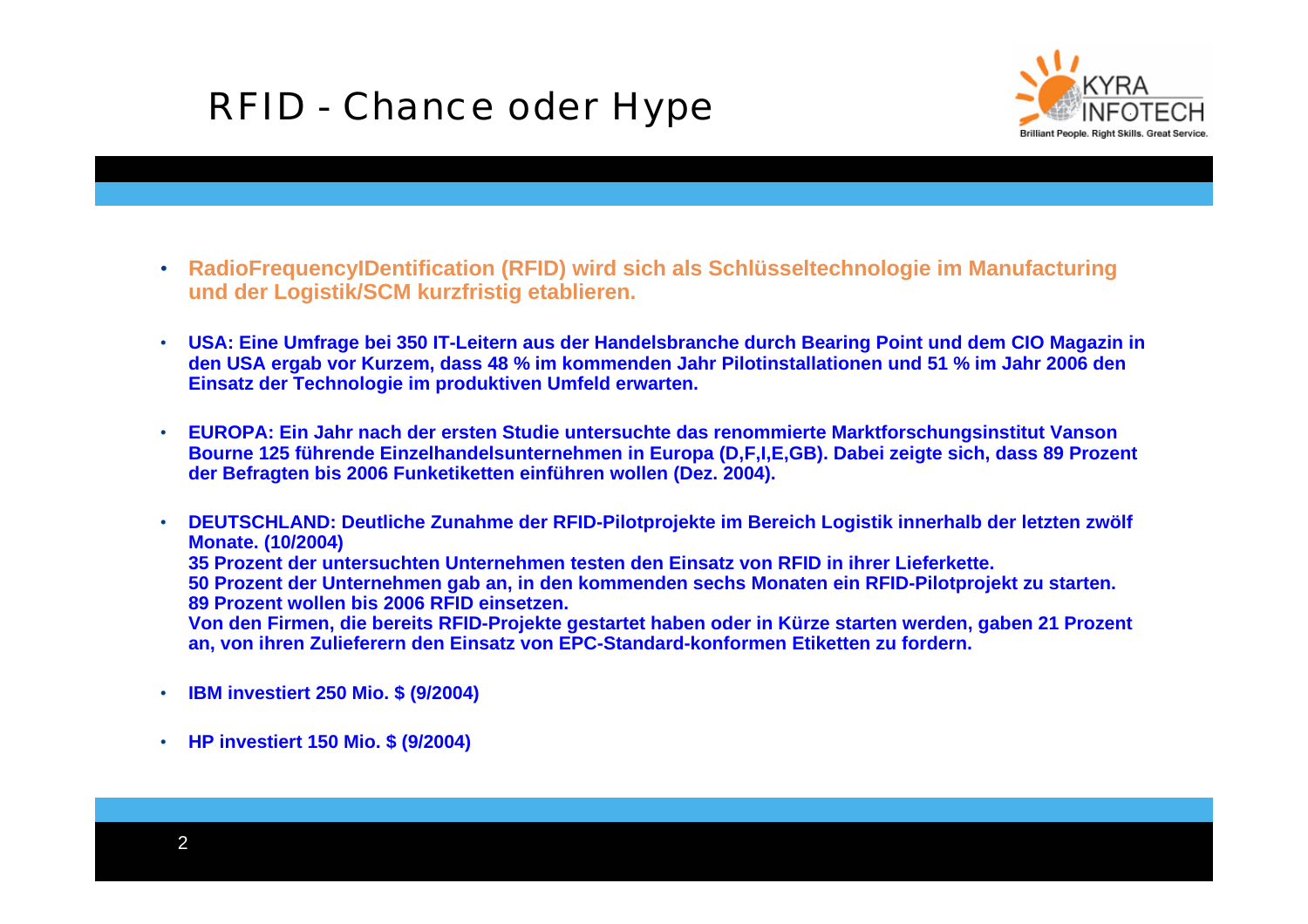## Marktführer bauen Piloten und gehen operativ



### **Pioniere**:

- **Wal\*MART Ab 1. Quartal 2005: Belieferung durch die TOP 100 Lieferanten auf Paletten- und Umkartonebene an bestimmte Verteilzentren**
	- **Ab 2006: Einbeziehung aller Lieferungen**
- **TESCO Ab 2. Quartal 2004: RFID-Auszeichnung von Umverpackungen Roll-out ab 2005**
- **METRO Ab 4. Quartal 2004: Belieferung auf Ebene Palette und Umkarton an bestimmte Verteilzentren Ab 2006: Flächendeckender Einsatz**
- **Albertsons Ab 2. Quartal 2005: Belieferung durch die TOP 100 Lieferanten auf Paletten- und Umkartonebene**
- **Target Ab 1. Quartal 2005: Einbeziehung der TOP 100 Lieferanten**
	- **Ab 2006: Alle Lieferanten**
- **Procter and Gamble**
- **Gillette**
- **Phillips**
- **DHL**
- **U.S. Department of Defense**

Alle haben in den ersten Phasen und bei den Test Piloten mit den Auto ID Labs zusammengearbeitet. Heute ist "Nachfolgeorganisation" EPC Global für die Standardisierung der EPC RFID Systeme zuständig; eine Non-Profit Joint Venture zwischen UCC und EAN.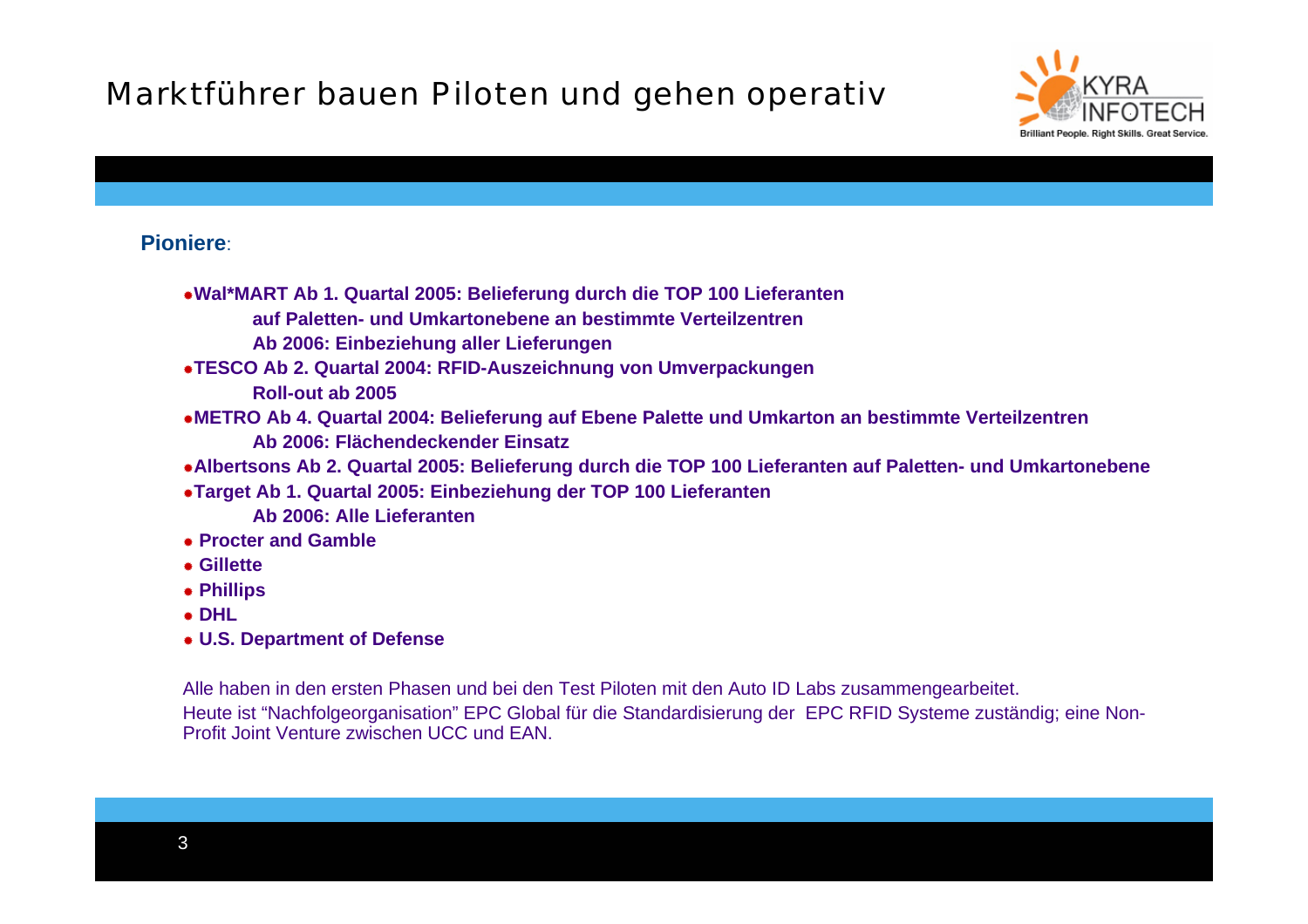### TOP 500 Companies folgen (Teilnehmer an der letzten RFID Konferenz)



**Accenture** AlienAllied Bakeries LtdArgos ASDA StoresAstra Zeneca AtmelBBC Brake Logistics British Airways British Sugar British TelecomBrooks AutomationCadbury Schweppes Campbells Grocery Products ICI Paints Castrol**CGEY** Christian SalvesenCoors Brewers**Cussons** Dairy Crest Defence Logistics Org **Deloitte** DHL

International Paper (UK) Ltd Onken Dairy DixonsDuPont (UK) Ltd. EDS**Electrolux** Eli Lilly ExelFuji Photo Film GallaherGeorge Wimpey Gerber Gist LtdHeinz Hewlett PackardHitachi Europe Ltd IntelJohn Lewis

#### Kerry Foods Kodak Kuehne & Nagel Ltd

Lever Faberge LogicaCMG MaerskManor BakeriesMarks and Spencer McCormick (UK) Ltd Merloni Elettrodomestici UKMetro Group Microsoft Napp Pharmaceuticals NNC **Novartis Parcelforce** PPG Industries (UK) Ltd Regent Inns plc RexamSafeway **Sainsburys** Samsung

Savi

#### **SchlumbergerSema**

Schwans Consumer Brands Ltd Scottish Courage **Securicor Siemens** ST MicroelectronicsSun Microsystems Symbian Symbol Tesco Stores Limited **Tetley** Texas Instruments TNTTravis Perkins**Trenstar** UnileverWaitrose**Wincanton Woolworths**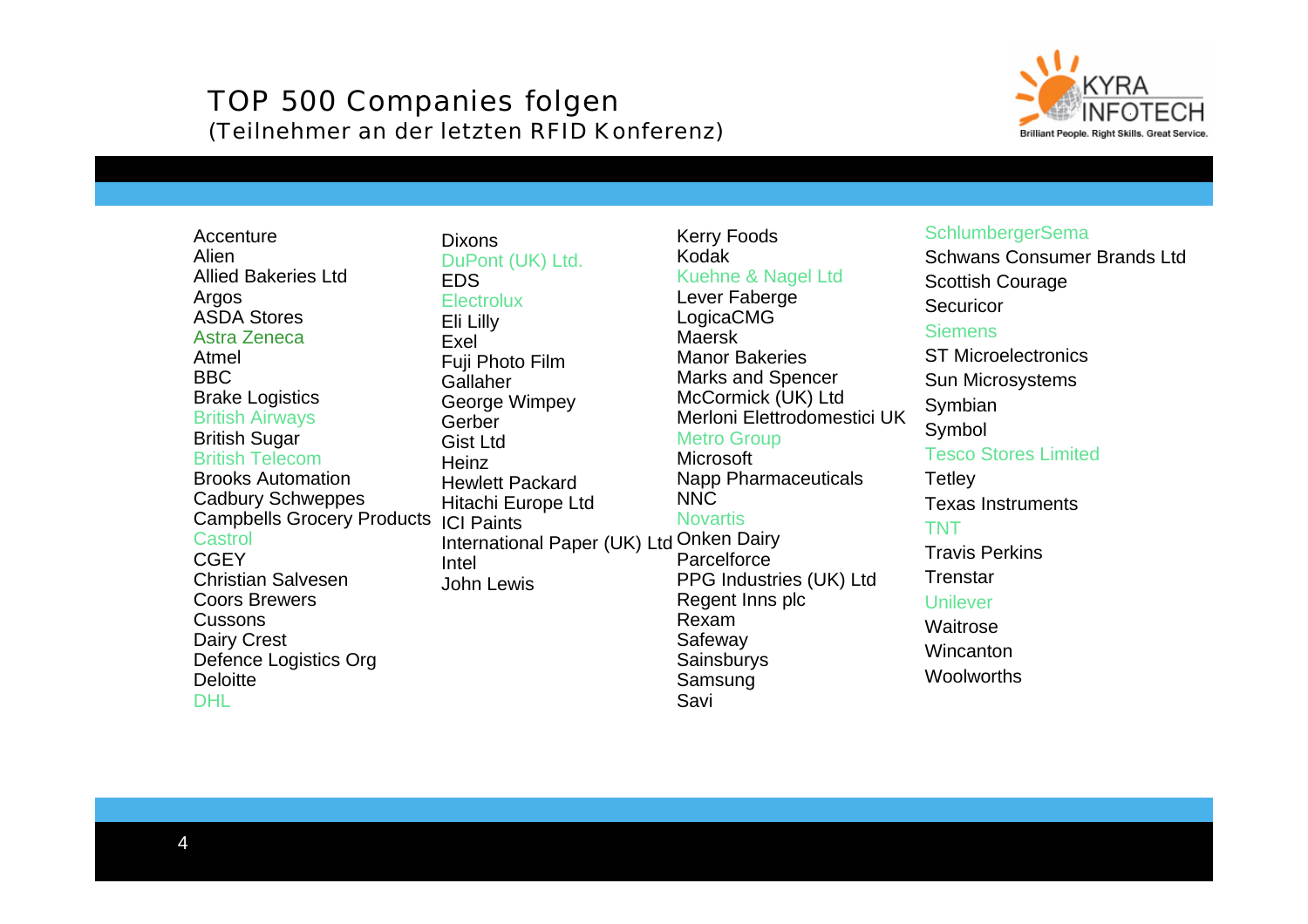

#### **DekadeEntwicklung**

*1940 - 1950* RFID Vorgänger im 2. Weltkrieg im Bereich Radar verwendet. RFID 1948 erfunden.

- *1950 - 1960*Frühe Erforschung, Laborexperimente der Technologie.
- *1960 - 1970* Entwicklung der Theorie um RFID und erste Feldversuche mit Applikationen.
- *1980 - 1990*Beschleunigung der RFID Entwicklung. Frühe Implementierungen.
- *1990 - 2000*Kommerzielle Anwendungen von RFID rücken in den Fokus.
- *2000 - 2010* Entwicklung weltweiter Standards (HW, SW, Business Cases) durch EPCGlobal. Breite Unterstützung der RFID Technologie. RFID wird Teil des täglichen Lebens.

*2010 - …"Internet of things"*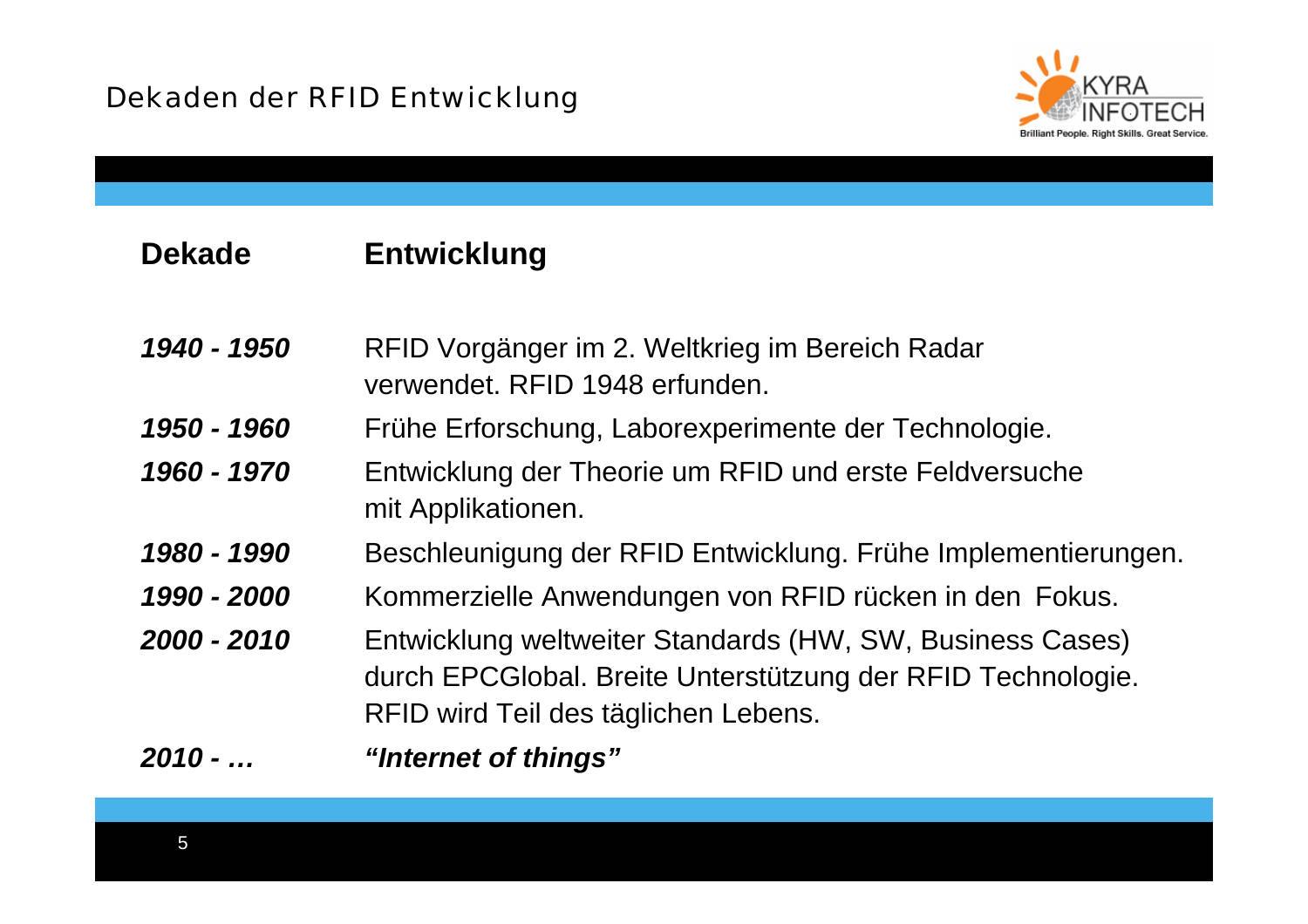# Basis Schema aller RFID-Systeme



Radio Frequency Identification (RFID) Technologie ermöglicht, automatisch "Teile"daten (identification, location, transaction, time) schnell und einfach, ohne menschliche Interaktion und Fehler aufzunehmen. Ein RFID Basissystem besteht aus drei Komponenten:



- •**Tag (or transponder):** can be categorized as either passive or active.
- •**Reader (or interrogator):** the device that extracts the tag information. Can be either fixed (stationary) or mobile.
- •**Antenna**: a conduit between a tag and reader that emits radio signals to activate and communicate with a tag.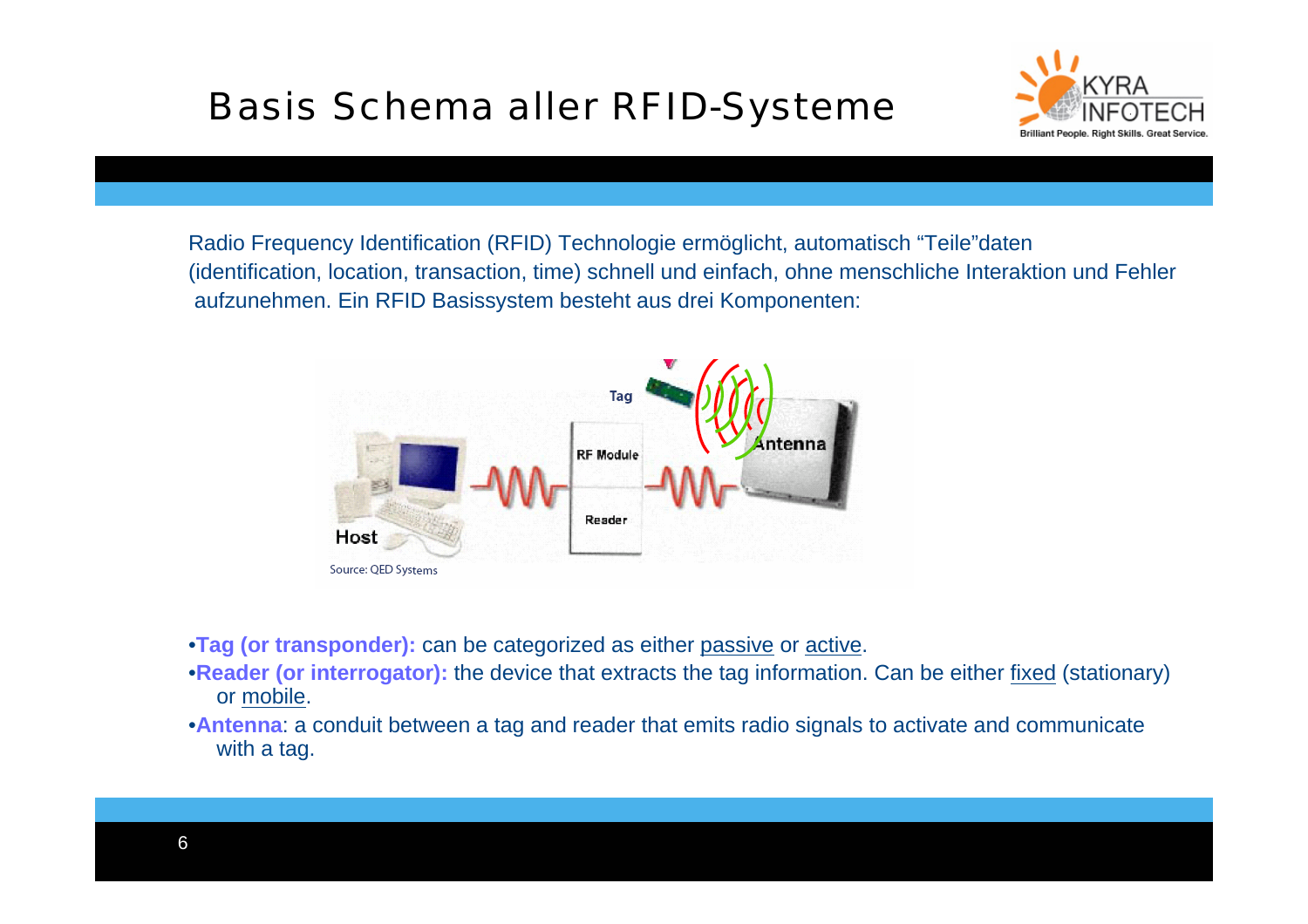# EPC Netzwerkkomponenten



| <b>Tag</b>            | Data carrier – the ID number – Unique EPC Code – is<br>programmed into the Tag                                                                                |
|-----------------------|---------------------------------------------------------------------------------------------------------------------------------------------------------------|
| <b>Tag Antenna</b>    | Connected to chip in Tag - could be wire or printed using<br>conductive ink                                                                                   |
| <b>Reader Antenna</b> | Coil included in plastic or similar case $-$ usually 12 $-$ 18 inches<br>square                                                                               |
| <b>Reader</b>         | Data capture device – interrogates the tag and retrieves the data<br>from all tags in the receiving area. Can be fixed or portable                            |
| <b>Savant</b>         | Servers/Software to support readers, extract unique information<br>from the read data, and communicate with external databases                                |
| <b>ONS</b>            | Object Name Service – similar to DNS in the Internet – knows the<br>appropriate database holding full information about the product<br>the tag is attached to |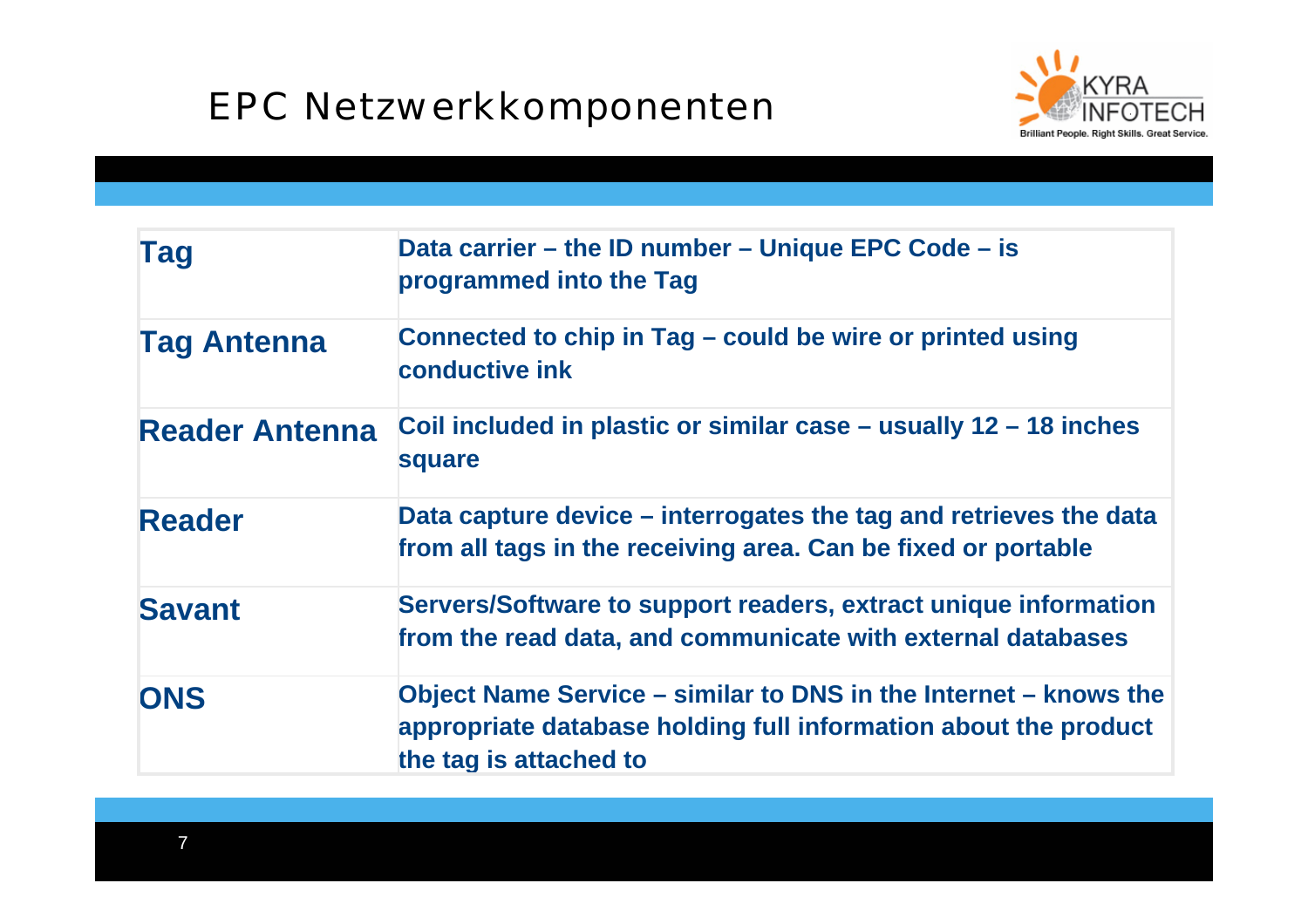# Transponder und Frequenzen



- "**Klassische" Transponder:** eingesetzt vor allem für Automatisierung:
- Steuerung von Produktionsanlagen, Steuerung von Behältern durch Distributionsläger

#### **Technische Daten:**

- •120-135 kHz
- Lesen bis 100 cm, Schreiben bis 40 cm
- Bis 32 kByte Speicher, Raten bis 10 kBit/sec
- Design für industrielle Umgebung und "Nischen"-märkte

#### **Smartlabel, "ElektronischeEtiketten", Electronic Tags:** bislang kaum praktischer Einsatz, ganze Reihe von Pilotanwendungen:

- ElektronischerPaketschein bei DPD
- Identifikation von Fluggepäck
- Metro Future Store, etc.

#### **Technische Daten:**

- 13,56 MHz
- Reichweite bis 120 cm
- Speicher bis 1 kByte , Bis 105 kBit/sec
- Design für kostensensible Massenmärkte

**"Hochfrequenztransponder":** Identifik. von größeren logistischen Objekten oder Infrastrukturmodulen auf größere Entfernungen:

- Container, Bahnwaggons
- Tore in Umschlagshallen
- **Technische Daten:**
- 2,4 GHz
- Reichweite bis 15 Meter und mehr
- Speicher bis 32 kByte, > 100 kBit/sec
- Design für "High Performance"-Märkte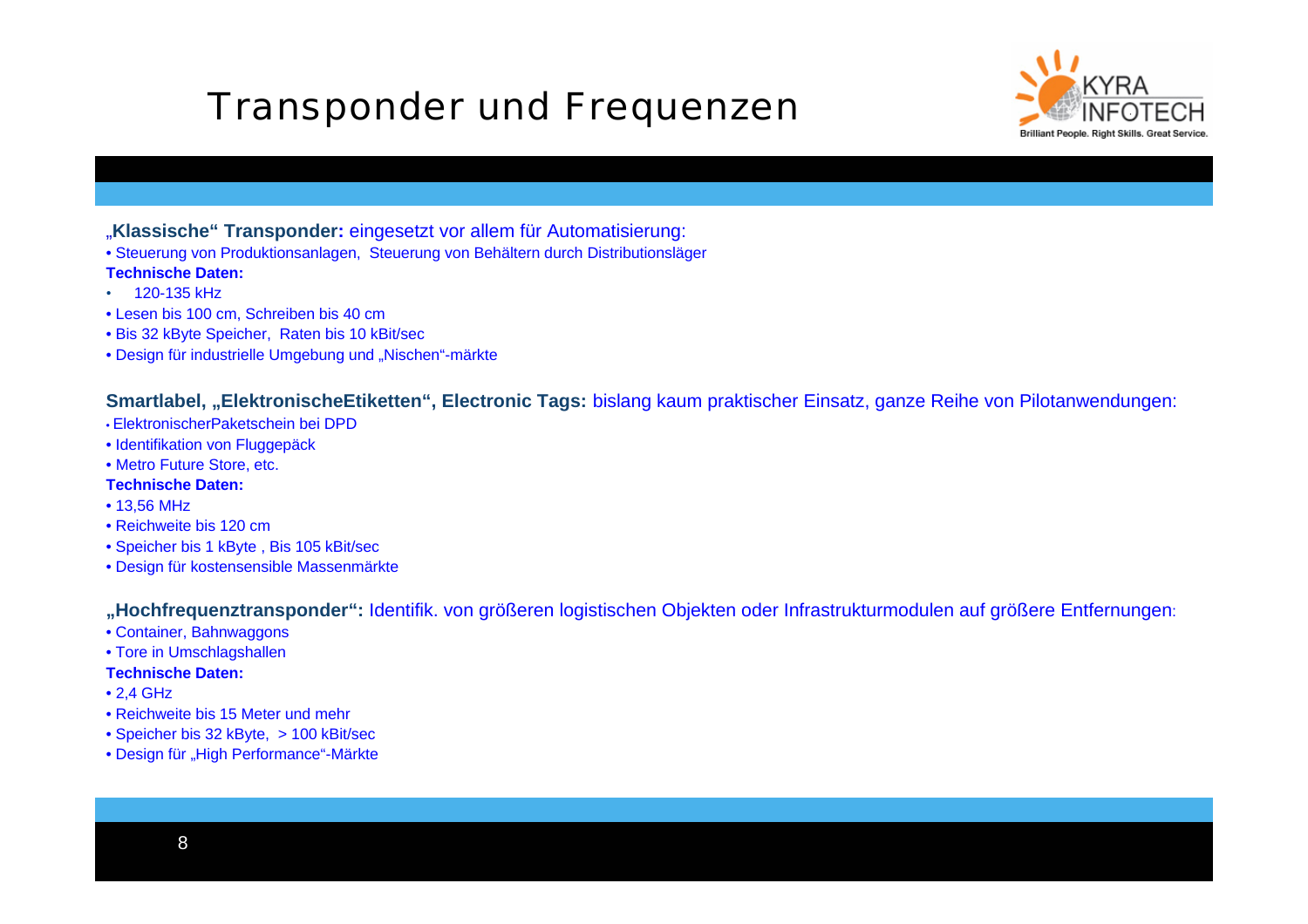# Tag types and application ranges



- **Passive tags**: An [RFID tag](#page-0-0) without a battery, obtain operating power from the reader. When radio waves from the <u>reader</u> reach the chip's antenna, the energy is converted by the antenna into electricity that can power up the microchip in the tag. The tag is able to send back information stored on the chip. Today, simple passive tags cost from U.S. 20 cents to several dollars, depending on the amount of memory on the tag. These are typically short-range.
- **Active tags**: are powered by an internal battery. An [RFID tag](#page-0-0) that has a transmitter to send back information, rather than reflecting back a signal from the reader, as a passive tag does. Most active tags use a battery to transmit a signal to a reader. However, some tags can gather energy from other sources. Active tags, can be read from 300 feet (100 meters) or more, but they're expensive (typically more than US\$20 each). They're used for tracking expensive items over long ranges.
- Semi-passive tag: Similar to **active tags**, but the battery is used to run the microchip's circuitry but not to broadcast a signal to the reader. Some semi-passive tags sleep until they are woken up by a signal from the reader, which conserves battery life. Semi-passive tags can cost a dollar or more. These tags are sometimes called battery-assisted tags.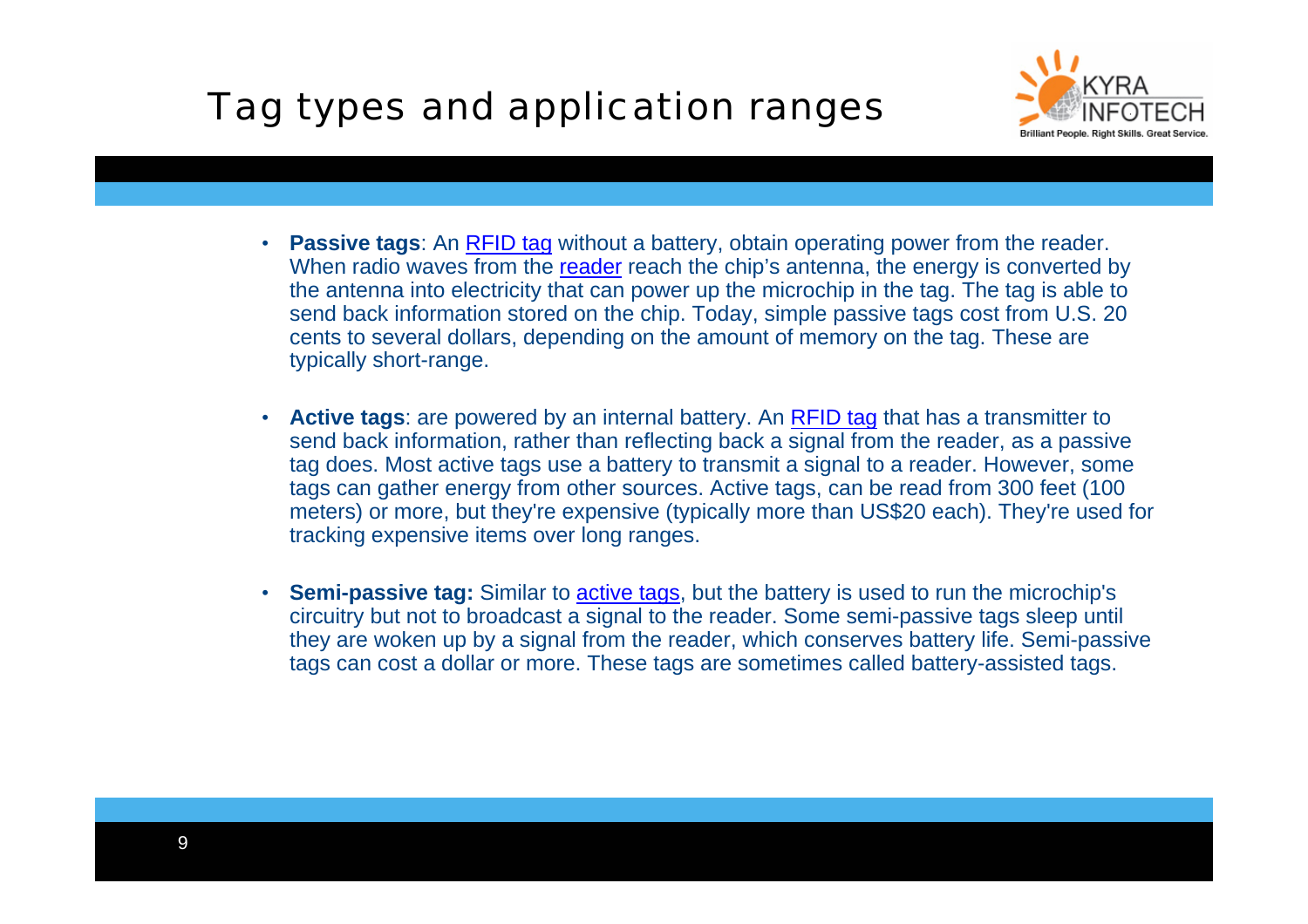# Reader und Lesedistanzen



- • **Reader (also called an interrogator):** The reader communicates with the RFID tag via radio waves and passes the information in digital form to a computer system. The reader has one or more antennas, which emit radio waves and receive signals back from the tag. The reader is also sometimes called an interrogator because it "interrogates" the tag.
- **Read range:** The distance from which a reader can communicate with a tag. *Active tags* have a longer read range than passive tags because they use a battery to transmit signals to the reader.

With *passive tags*, the read range is influenced by frequency, reader output power, antenna design, and method of powering up the tag. Low frequency tags require to be within a few feet of the reader.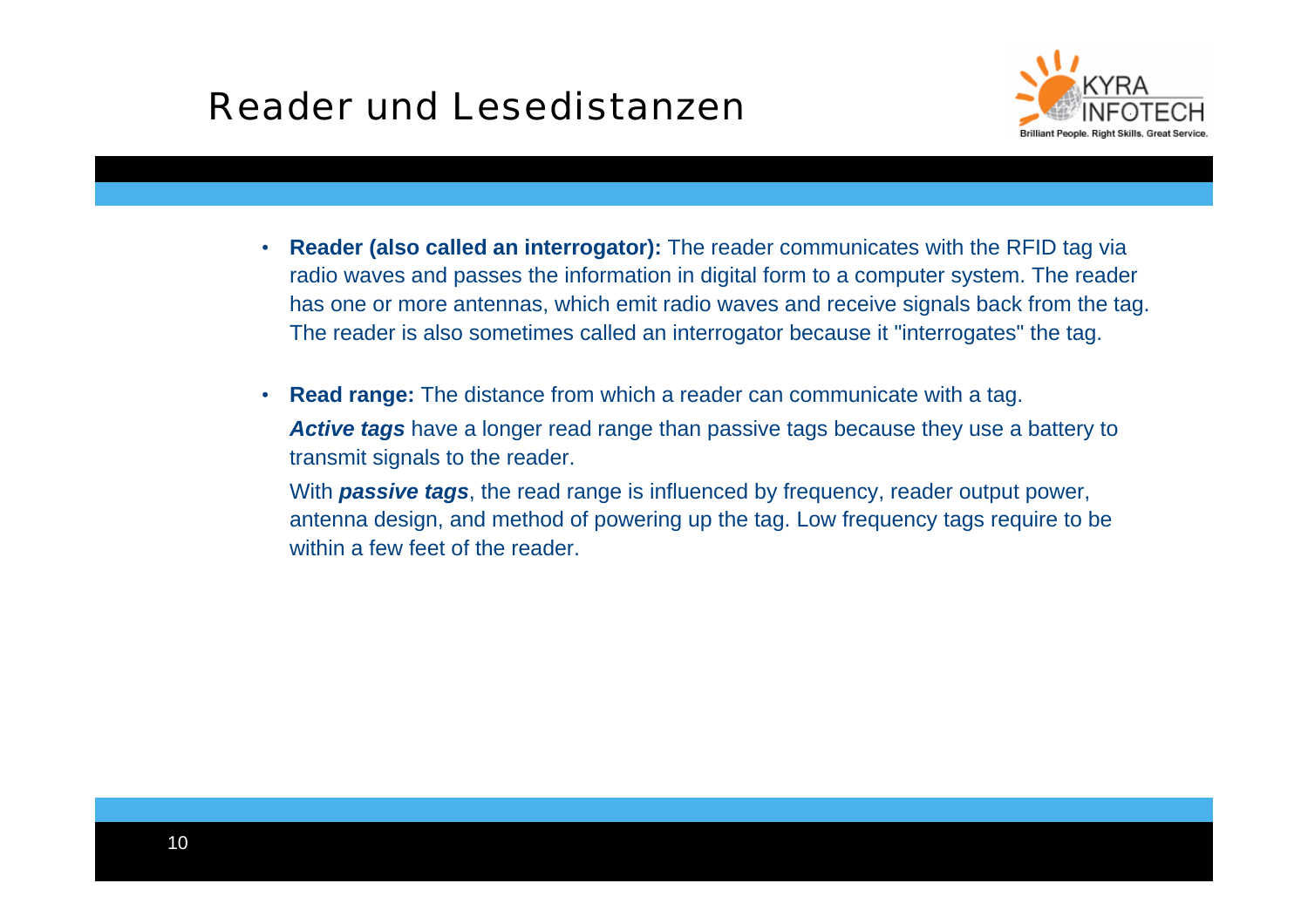# Tag - Kommunikationsmethoden



Two other terms you may hear are "**Reader talks first" (RTF)** and **"Tag talks first" (TTF)**.

- With a **RTF** system, the tag just sits there, until it hears a request from the interrogator. This means that even though a tag may be illuminated (receiving power) from the interrogator, it does not talk until it is asked a question.
- With **TTF** the tag talks as soon as it gets power, or in the case of a battery assisted tag or active tag, it talks for short periods of time, all the time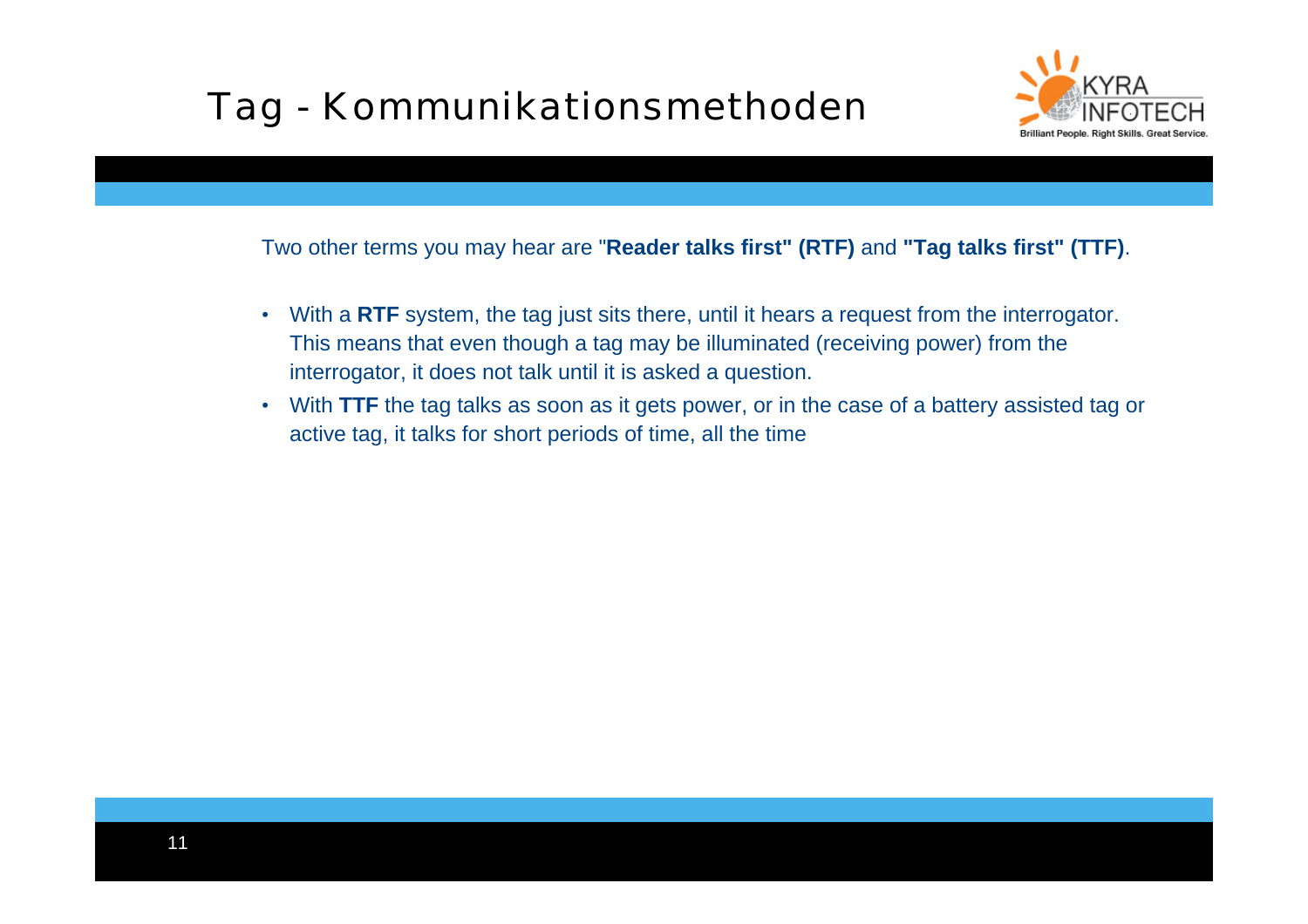### Automatisierte Supply Chain durch Auto-ID



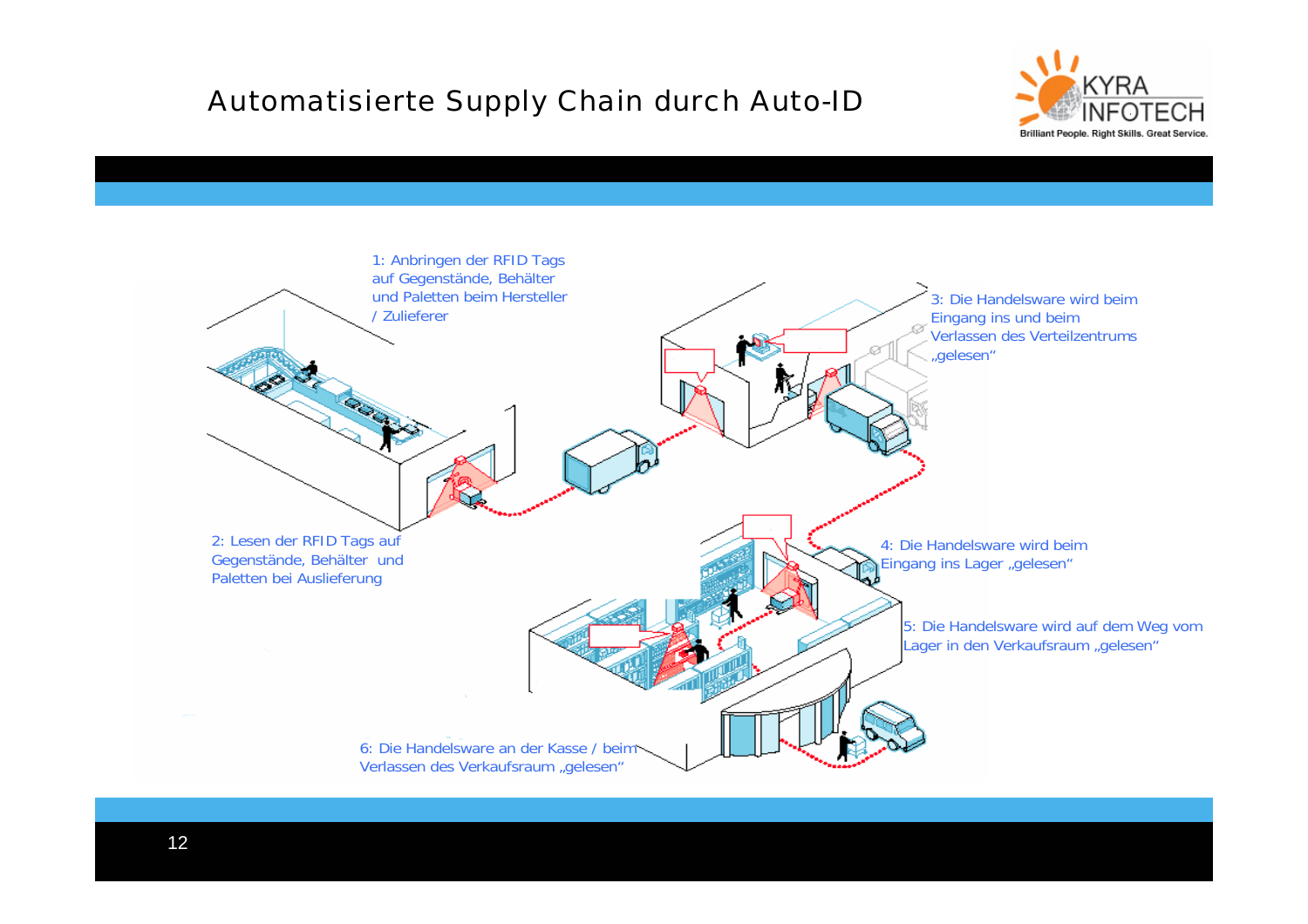## Nächste Generation der Supply Chain



**XPLANATIONS**" by XPLANE"

#### HOW THE AUTO-ID SYSTEM WILL AUTOMATE THE SUPPLY CHAIN



grocery list.

13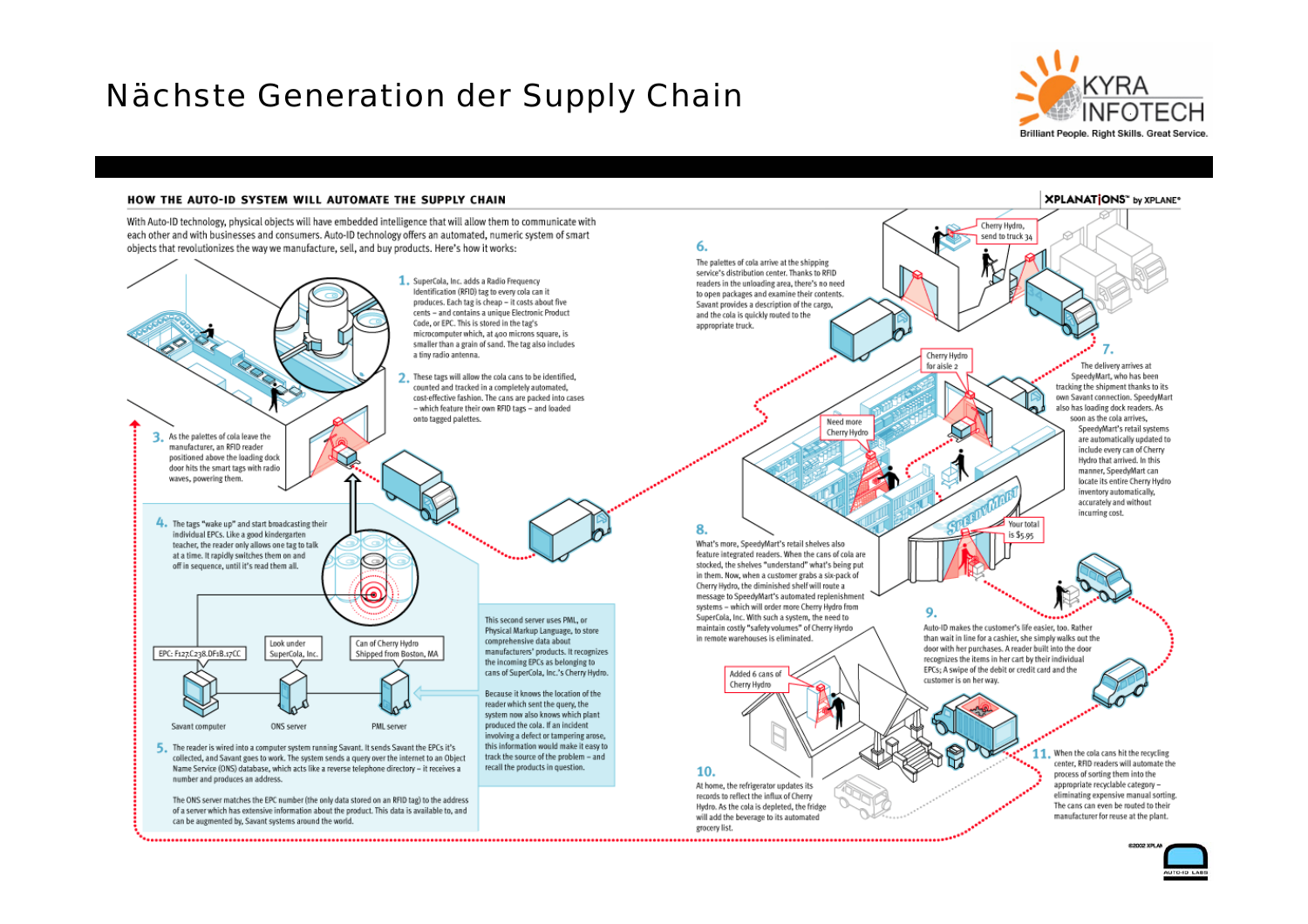# EPC, der bessere Bar Code ?



| <b>Technologie</b><br>(Wesentliche Faktoren) | <b>UPC / Bar Code</b>                     | <b>Auto-ID / EPC</b>                        |
|----------------------------------------------|-------------------------------------------|---------------------------------------------|
| <b>Standardisiert?</b>                       | <u>Ja</u>                                 | <b>Ja</b>                                   |
| Einheitliche Identifikation ? Nein           |                                           | <b>Ja</b>                                   |
| Erweiterbarkeit?                             | <b>Nein</b>                               | Ja (aktuell 256 bit)                        |
| <b>Automatisch?</b>                          | <b>Nein</b>                               | <b>Ja</b>                                   |
| <b>Lesemodus</b>                             | <b>Optisch (Sichtverbindung</b><br>nötig) | <b>RF (Sichtverbindung nicht)</b><br>nötig) |
| <b>Multiple Read</b>                         | <b>Sequentiell</b>                        | <b>Simultan</b>                             |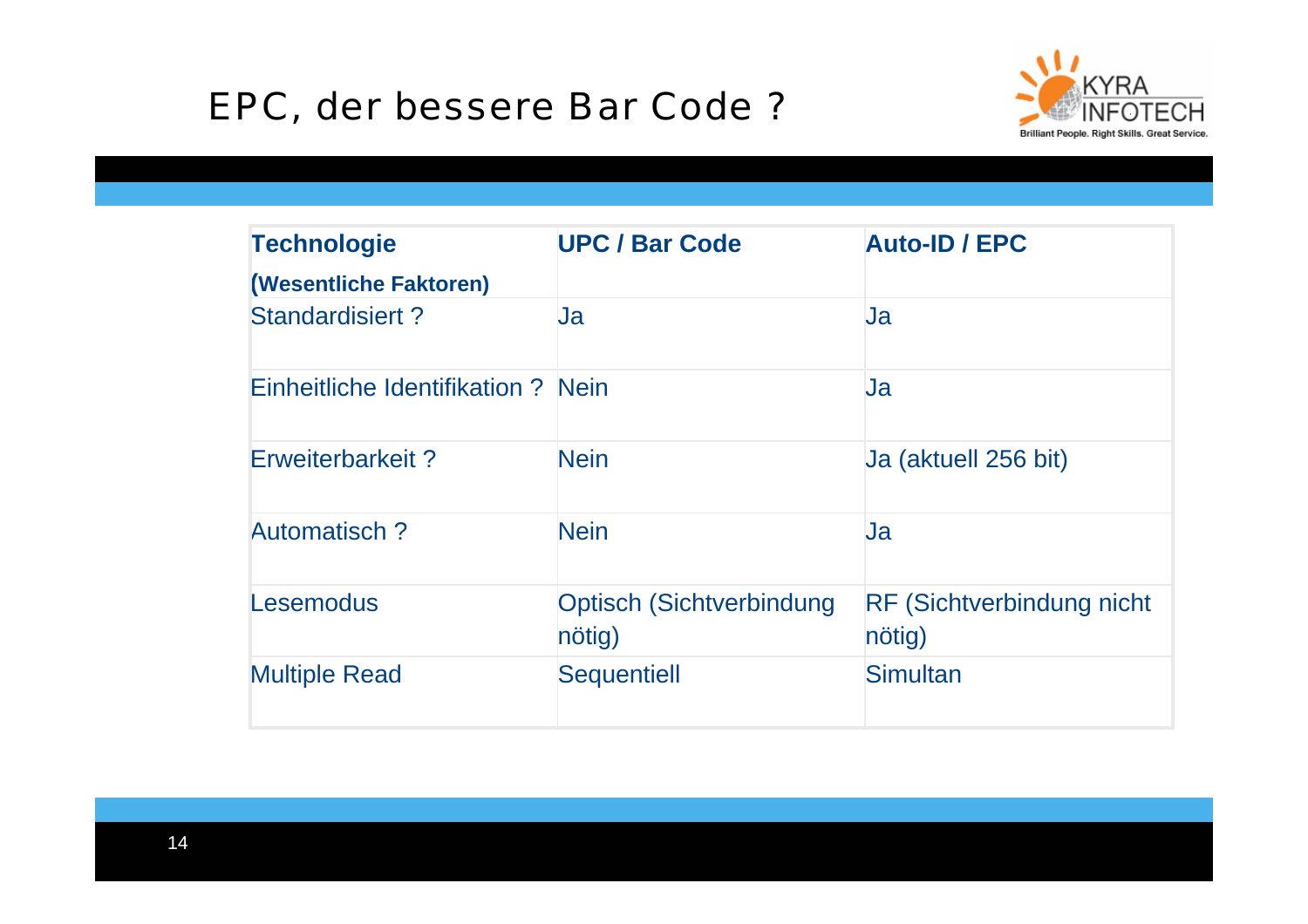

### **Vorteile**

Die Transpondertechnologie ermöglicht die Harmonisierung von Technologien in der Transportkette. Transponder ermöglichen das Auslesen der auf ihnen gespeicherten Daten **berührungsfrei und ohne notwendigen Sichtkontakt** durch verschiedene Materialien hindurch. Damit ist diese Technik allen anderen überlegen.

- ª Durchgängige Technologie für die gesamte Logistikkette
- $\%$  Mehr Daten als auf Barcode
- $\%$  Wiederbeschreibbarkeit (Status und Routing während des Transports),
- $\%$  Hohe Resistenz gegen äußere Einwirkungen
- <sup> $4$ </sup> Geringe Fehlerquoten (Zuverlässigkeitsraten von 99,98% im Automobilbereich)
- ª gleichzeitige Erfassung von vielen Objekten (Bulk-Scanning: manuelles Scannen entfällt, z.B. Vollständigkeitskontrolle beladener LKWs)
- $\&$  Qualitätssicherung wird automatisiert.

Den vollen Nutzen liefern die Transponder natürlich nur bei sinnvoller Verknüpfung und Integration mit nachgelagerten Systemen.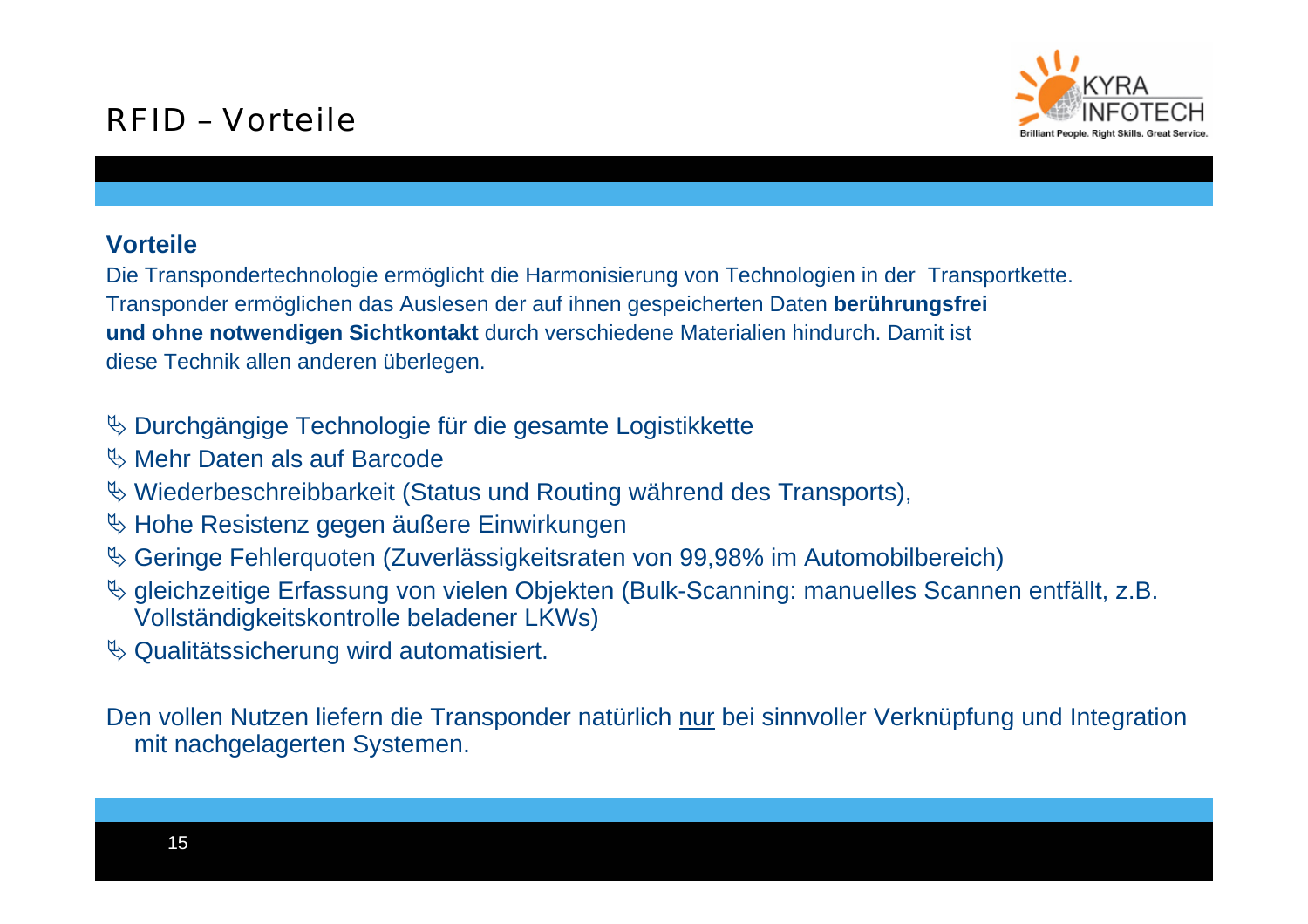

- EPC System is only the first step in the right direction in a long journey
- Challenges still to be addressed include: Next Generation Readers, Sensors, RFID tags Practical connection of objects to the Internet (how to tag) RFID system deployment Inter-facility communication of information Supply chain revolution System security Adoption/implementation by all industries Manufacturing and Automation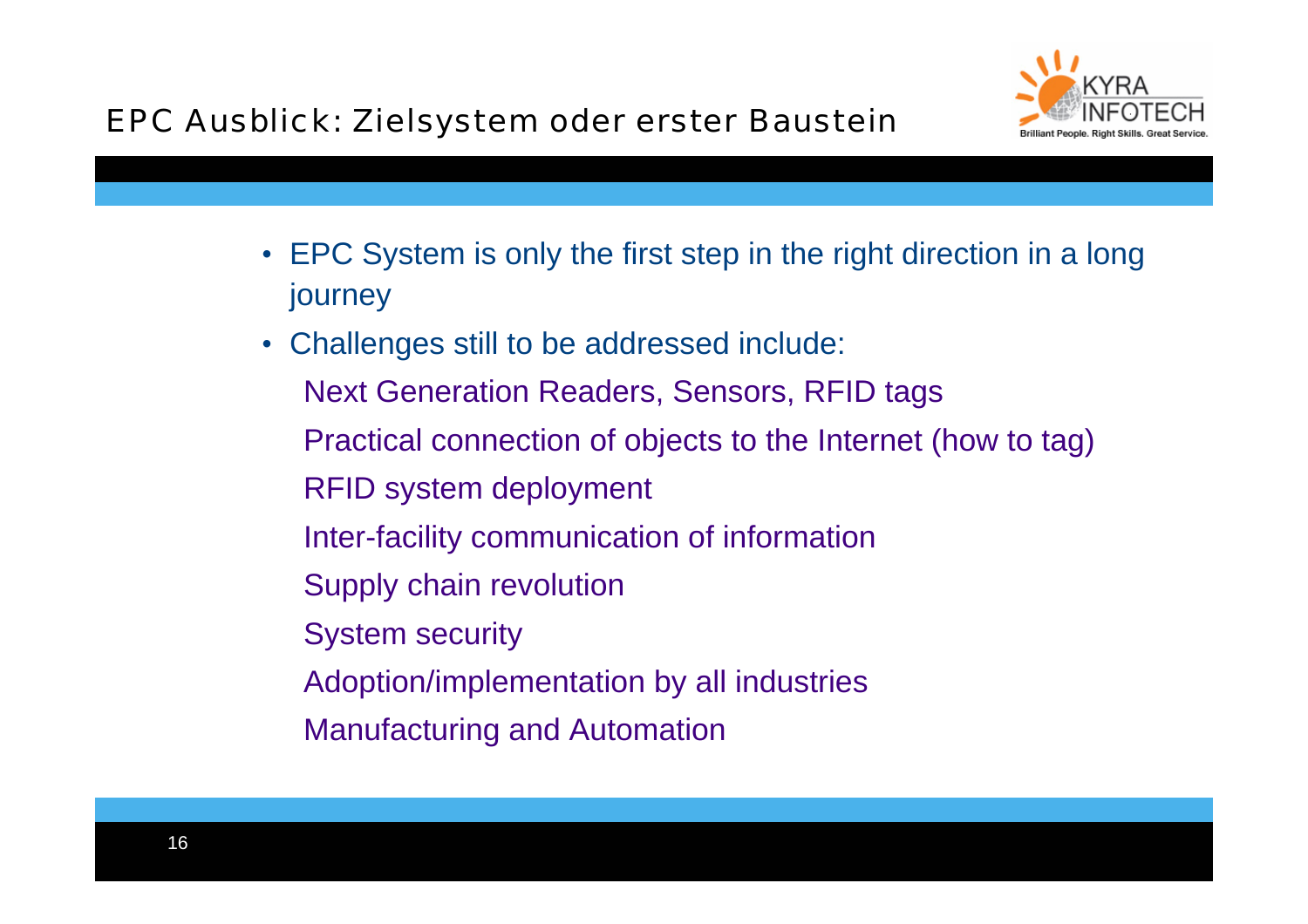### EPC Ausblick: Intelligente Objekte und Eco System



• M.I.T.´s mission is to…

…perform fundamental **research and development** into the design and manufacture of **automated identification technologies and intelligent objects.**

- …perform fundamental research and development of **systems** that enable connected intelligent objects.
- …perform research and development of knowledge,
	- technologies, and systems that enable the **application** of intelligent objects.
- …develop **tools** that enable the practical deployment and use of intelligent objects.
- …**educate** the world on the capabilities, limitations, and applicability of intelligent objects.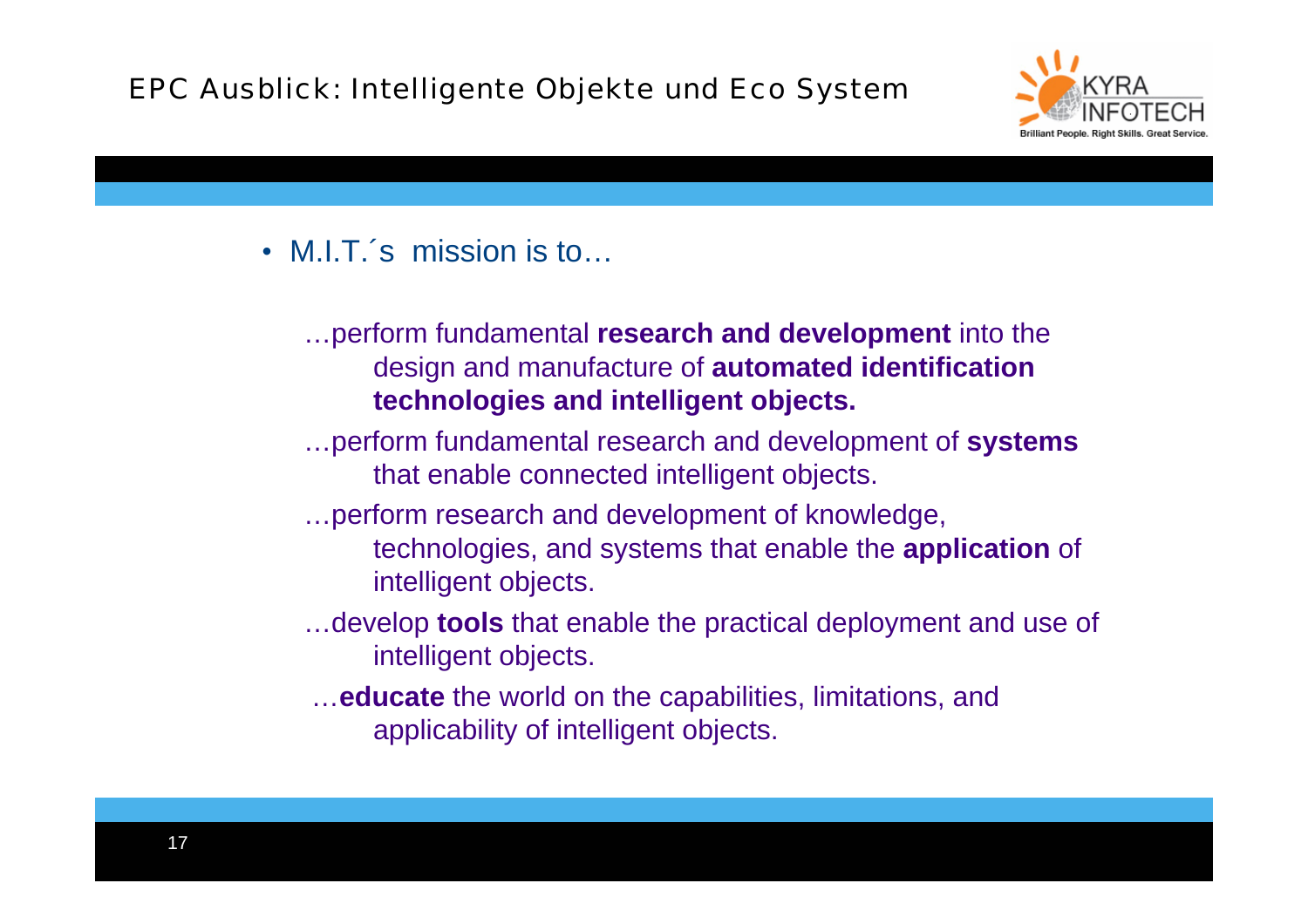## EPC Ausblick: "Internet of things" infrastructure



### • Supply Chain Management

Reduce out of stocks, reduce inventory, speed up delivery, check freshness, track and trace, produce to demand, identify sources of diversion, effective logistics, real time visibility, identify counterfeiting, theft prediction, faster recalls, etc.

• Medical Applications

Intelligent medical devices, smart equipment, customized care, error reduction, Identify counterfeit products, smart healthcare, smart medicine cabinets, etc.

 $\bullet$ Consumer Applications

> Direct order, smart cars, smart appliances, infotainment systems, assisted living, smart support services, auto POS, etc.

• Manufacturing

Customized products, smart recycling, JIT manufacturing, factory automation, monitoring and control, robotics, etc.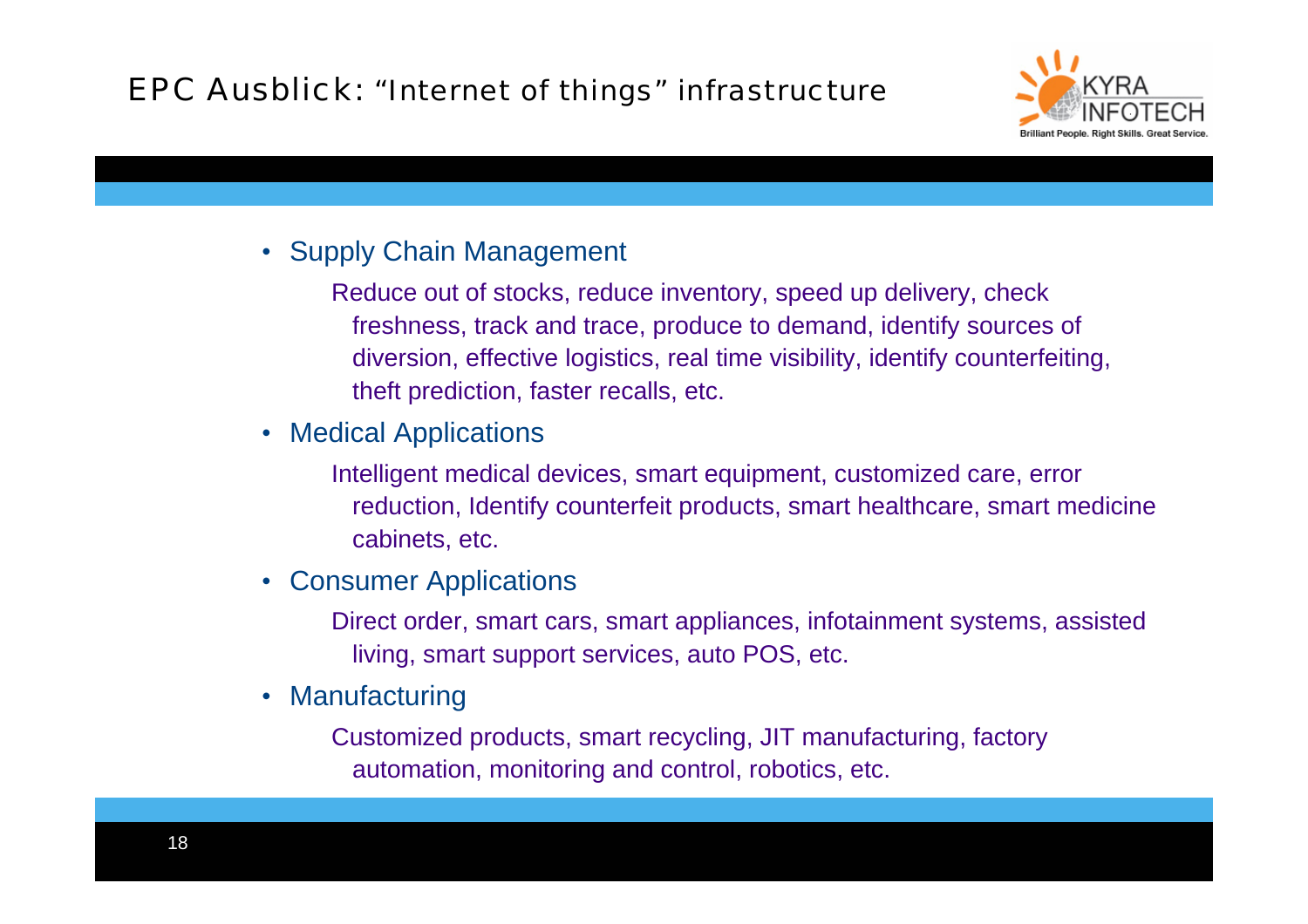

A few examples from dozens of current research projects:

- Wide Area Network: Develop SOAP messaging system to enable secure, real-time communication.
- Sensor Networks: Develop description and communication framework that enables real-time data captured by a sensor network to be communicated over the WAN.
- Industrial Automation and Robotics
- Data Capture Techniques
- Healthcare Industry Specific Research
- Packaging Industry Specific Research
- Data Mining and Management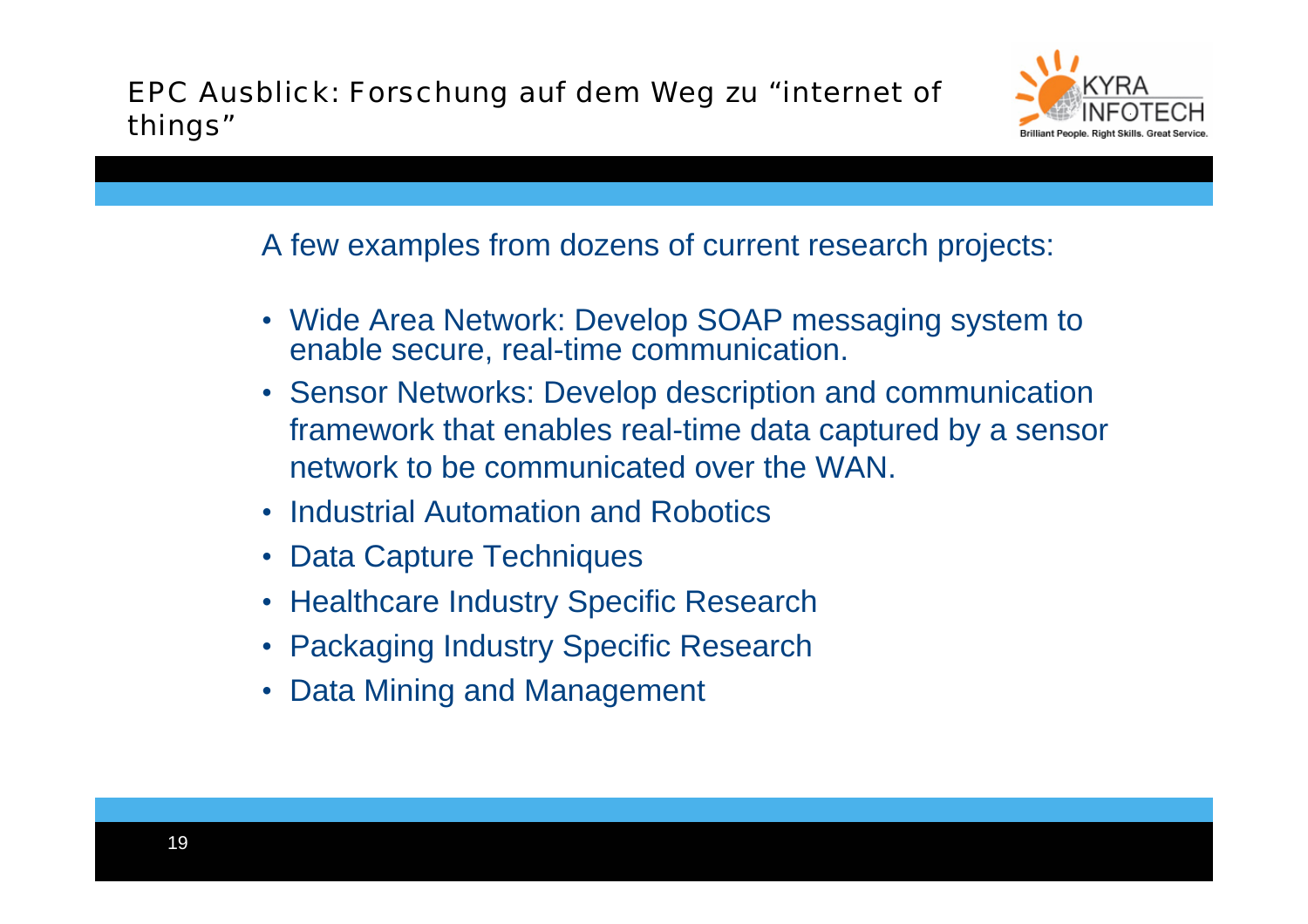### EPC Ausblick: Vision von Morgen ist die Verbindung der physischen Welt mit dem "internet of things"



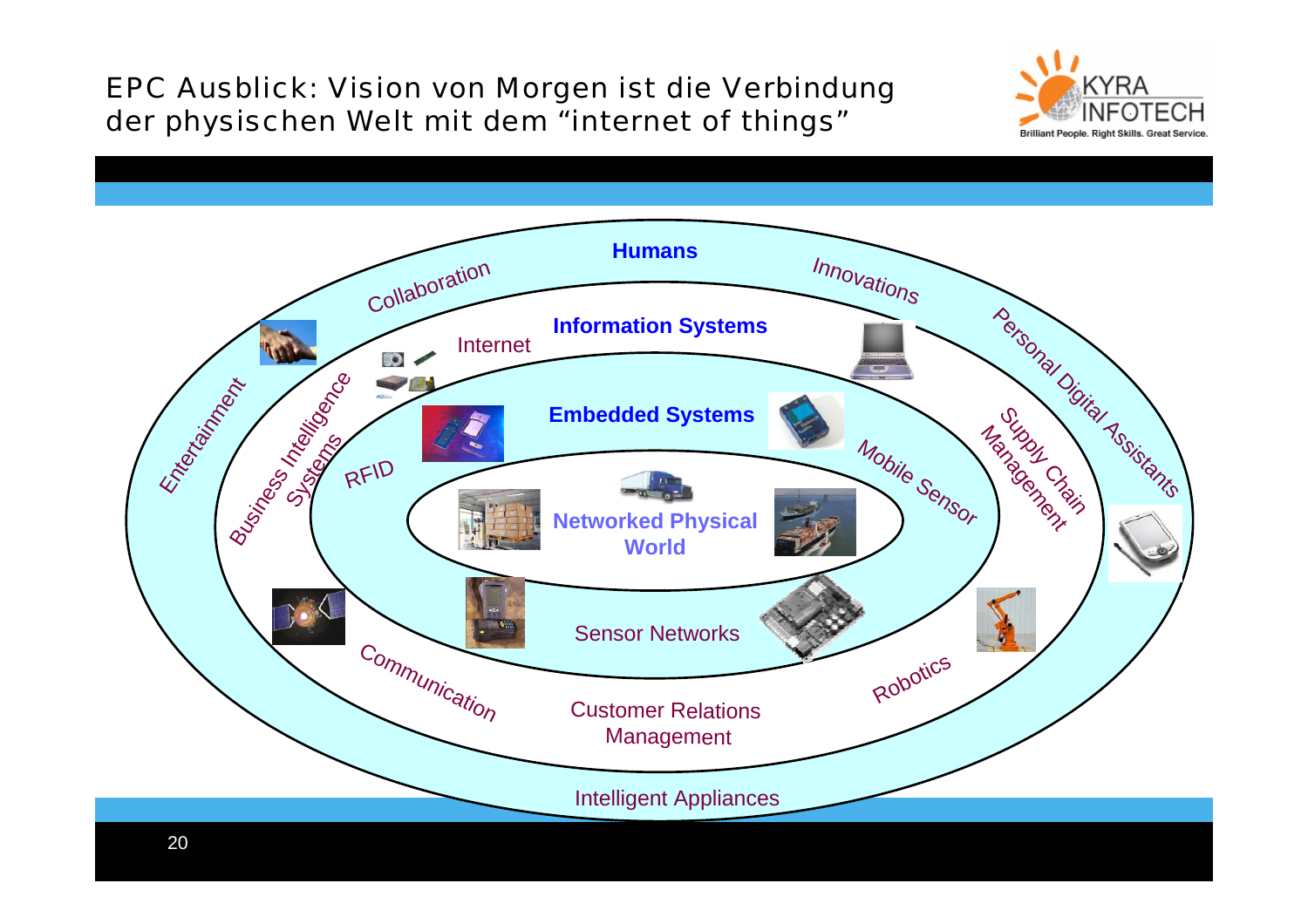### RFID Implementierung: Vorgehensmodell



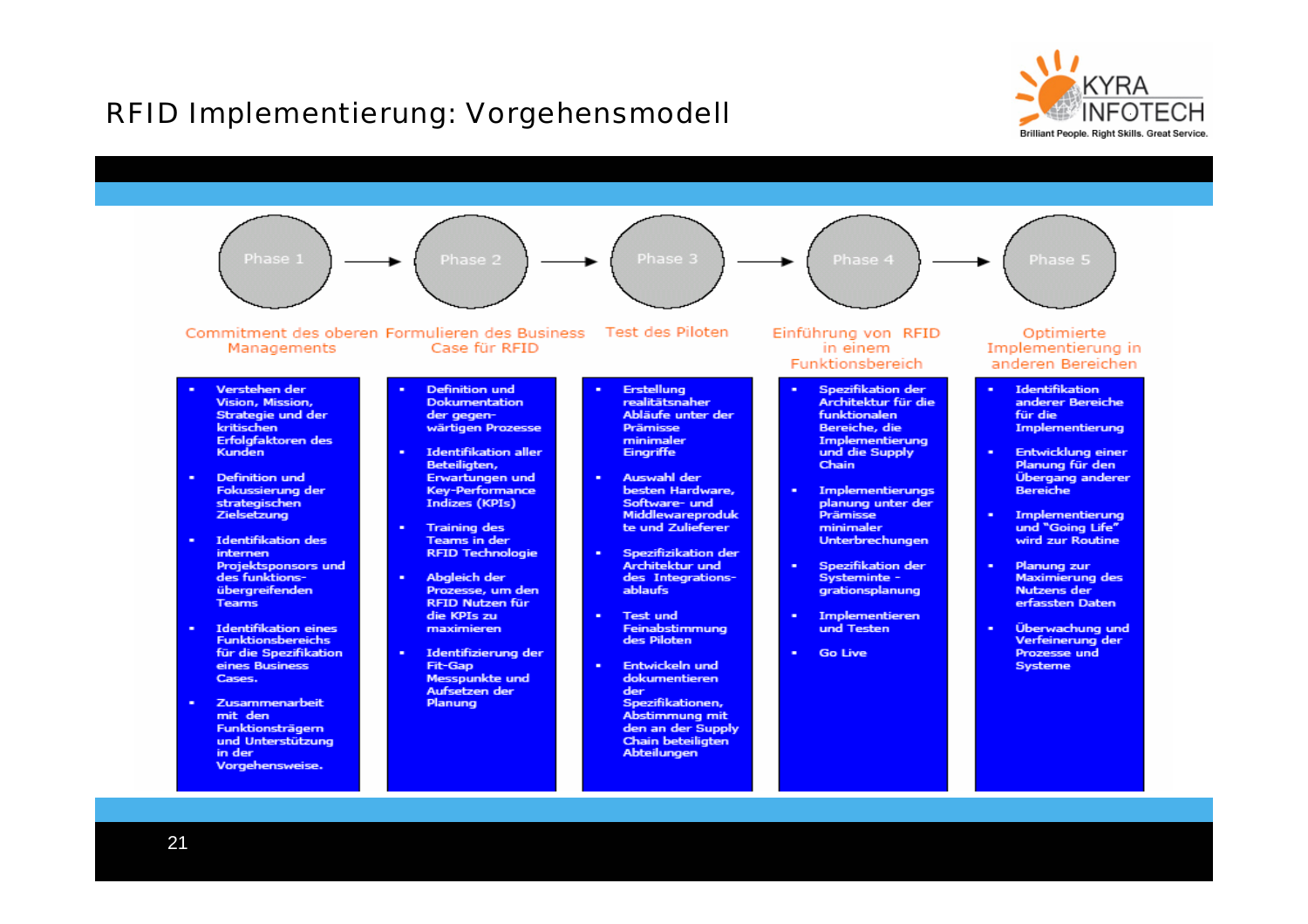### RFID Implementierung: Risiken I

![](_page_21_Picture_1.jpeg)

#### **Implementierungsort**

- $\%$  Keine zwei Orte sind gleich
- $\&$  Faktoren, die die Umgebung beeinflussen
	- Feuchtigkeit
	- elektronische Motoren
	- Metall
	- Funkanlagen
	- Mobiltelefone
	- Kabelführung
	- Gebäudematerial

### **Frequenzen**

- $\%$  Nicht alle Länder haben die gleichen Frequenzbänder
	- Regulation des Landes prüfen, in dem der Einsatzbereich ist
	- Läderspez. Frequenzen werden von AIM gelistet
	- Abgleich der Anforderungen mit der lokalen EPC Mitgliedsorganisation (CCG in D)
- $\%$  Wahl der Frequenzen nach eigenem Bedarf
	- UHF dort, wo lange Lesedistanzen erforderlich sind und ausserhalb der Company Lesbarkeit sichergestellt werden muss
	- HF dort, wo keine großen Distanzen benötigt werden , bzw. unangebracht sind, z.B. Manufacturing
	- Kurzwellenbereich, wo die Distanz gering ist und das Lesevolumen hoch ist.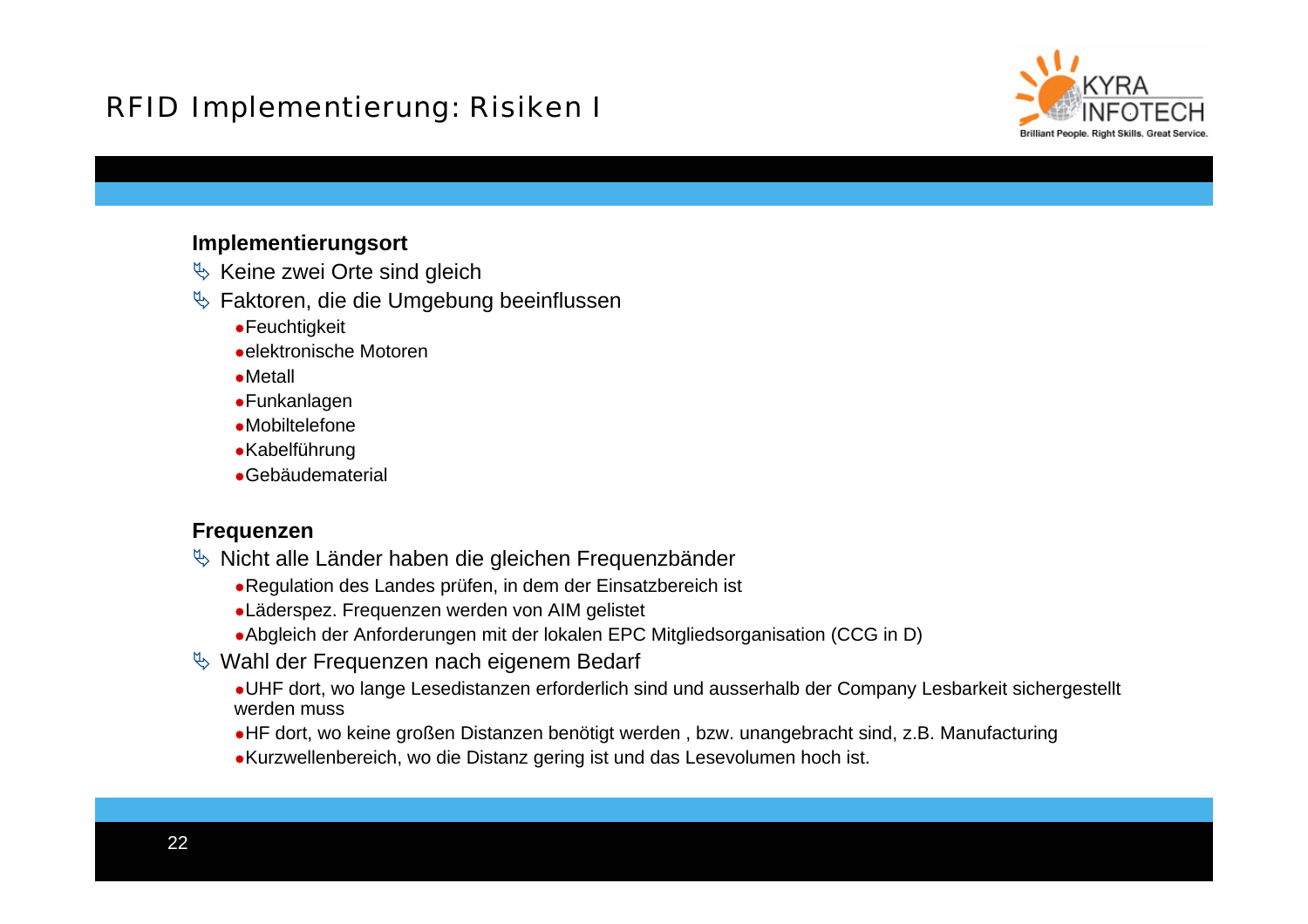![](_page_22_Picture_1.jpeg)

#### **Reader**

- $\%$  Reader sind nicht gleich !!
- $\%$  Vorsicht !!! Updates bedeuten fast Neuinvestition; Multistandard / -frequenz ist ein Minimum

### $\%$  Einfache Reader

- Integrierte, einfache Antenne
- Einfache Konfiguration, Billiger
- Gut geeignet für serielles einfaches Lesen
- $\&$  Komplexe Reader
	- Kann verschiedene Antennen mit einem Reader kontrollieren/abdecken
	- Stellt mehr Leistung zur Verfügung, Teurer (pro Reader , nicht unbedingt pro Antenne)
	- Besser geeignet für quasi simultanes Lesen ( z.B. ganze Paletten)

### **Tags**

- $\%$  Richtiger Tag für die Aufgabe. Kein Rolls Royce um Kohlen auszuliefern
- $\%$  Tag muss zur Polarität des Readers passen
- $\%$  Leserate kann erhöht werden durch
	- Test unterschiedlicher Positionen am Karton
	- Arbeiten Sie mit dem Tag/Reader-Hersteller zusammen
- $\%$  Paletteninhalt durch einen Tag identifizieren, wenn Teile gleich
- $\%$  Je früher im Prozess der Tag eingesetzt wird, desto mehr kann man davon ableiten/profitieren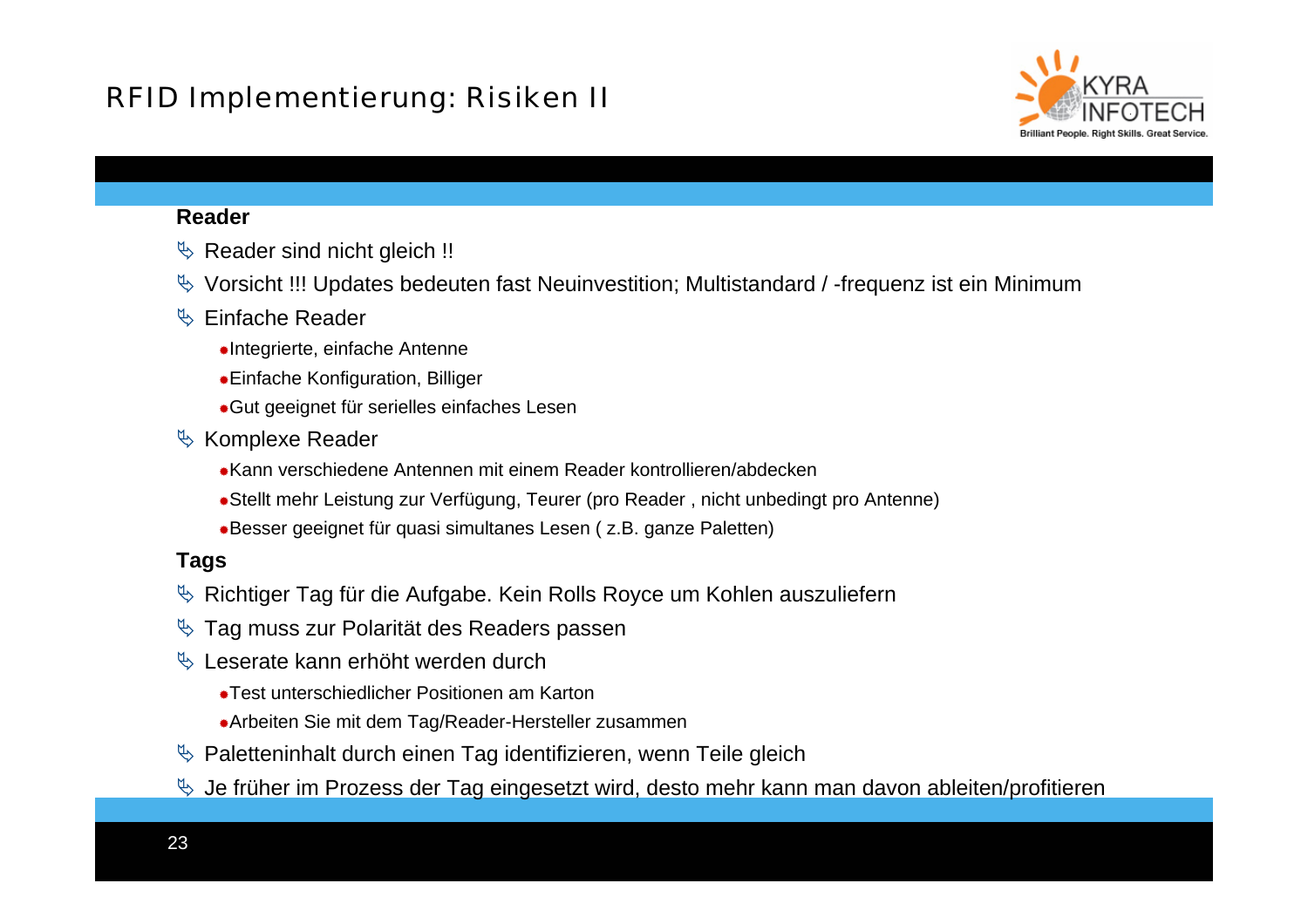### RFID Implementierung: Risiken III

![](_page_23_Picture_1.jpeg)

### **Middleware**

- $\%$  Sie haben zwei Möglichkeiten
	- Standalone, unabhängig vom Betriebssystem; ! Unabhängige Middleware isoliert Sie von OS Änderungen
	- An bestehende Systeme (ERP/WMS) direkt anbinden
- $\%$  Vermischen Sie nicht Middleware und OS Funktionen und Aufgaben
- $\%$  Benutzen Sie die Middleware, um die EPC Codes zu verwalten und kontrollieren
- $\%$  Erwarten Sie öfter Updates bei den Readern (Schnittstelle, Funktion und Einbindung)

### **Organisation**

- $\%$  RFID ist eine firmenübergreifende Angelegenheit
- $\&$  Es ist nicht IT, Herstellung oder Logisik alleinstehend
- $\%$  RFID muss organisiert werden!

durch unabhängigen Teamleiter (Programm Director) Steering Commitee (Manager aus betroffenen Fachbereichen), diese konsolidieren Strategie, prioritäten und Business Case mit PD Core Team mit Keyplayern und Umsetzungsleuten Überstetzen der Strategie in operationelle Umsetzung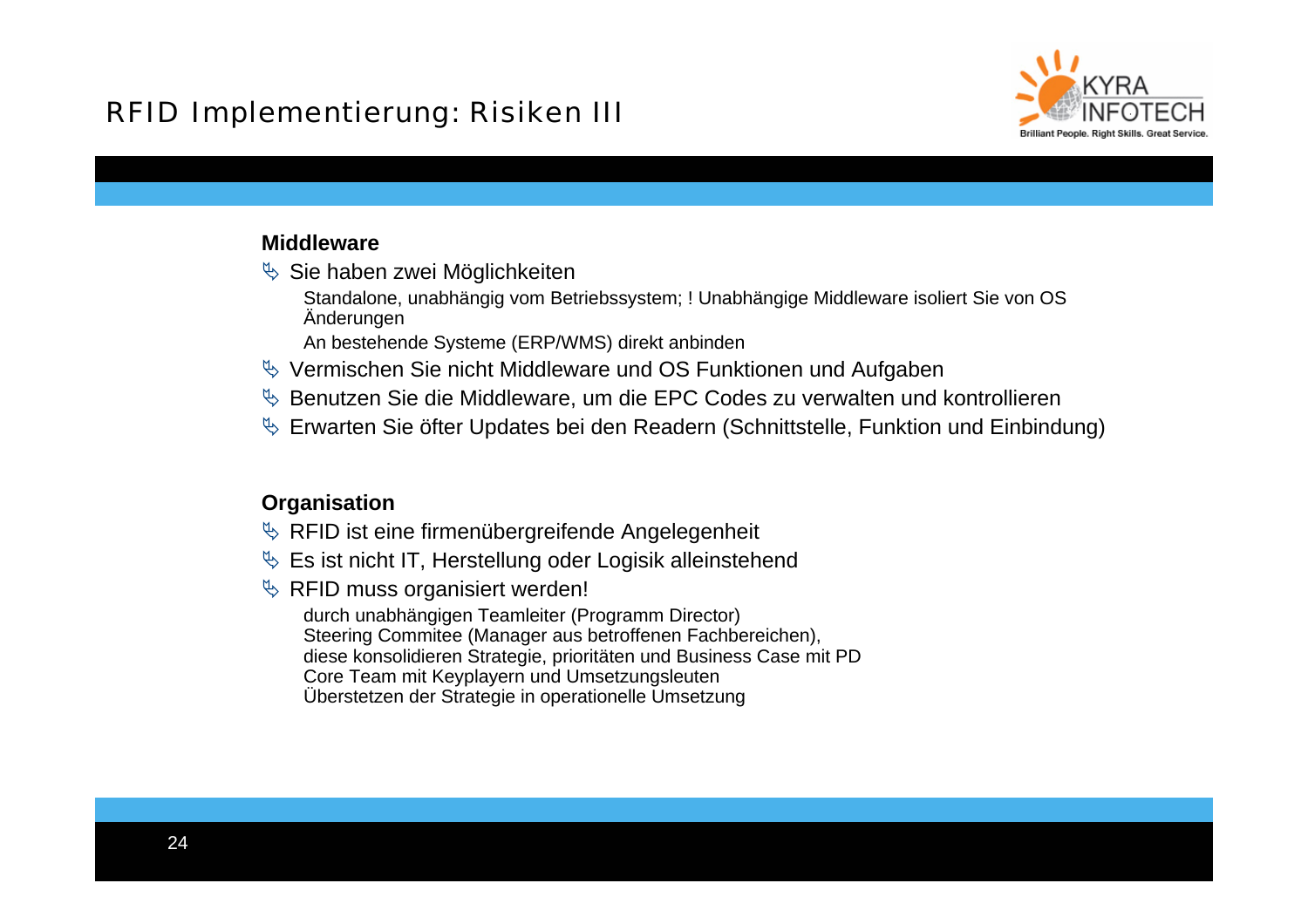# RFID – Kosten/Nutzen

![](_page_24_Picture_1.jpeg)

# • Implementierungskosten

| <b>CATEGORY</b>            | <b>COSTS</b> | <b>UNITS</b> | <b>TOTAL</b> |
|----------------------------|--------------|--------------|--------------|
| Readers                    | \$500        | 30           | \$15,000     |
| Reader Peripherals*        | \$3,500      | 30           | \$105,000    |
| <b>Reader installation</b> | \$1,000      | 30           | \$30,000     |
| Controllers                | \$1,500      | 30           | \$45,000     |
| Installing Asset Tags      | \$2.00       | 60,000       | \$120,000    |
| Data Management Software   | \$30,000     | $\mathbf{1}$ | \$30,000     |
| Software Integration       | \$1,000,000  | $\mathbf{1}$ | \$1,000,000  |
| <b>TOTAL</b>               |              |              | \$1,345,000  |

Table 6: Implementation Costs

\* (antenna, multiplexers, etc)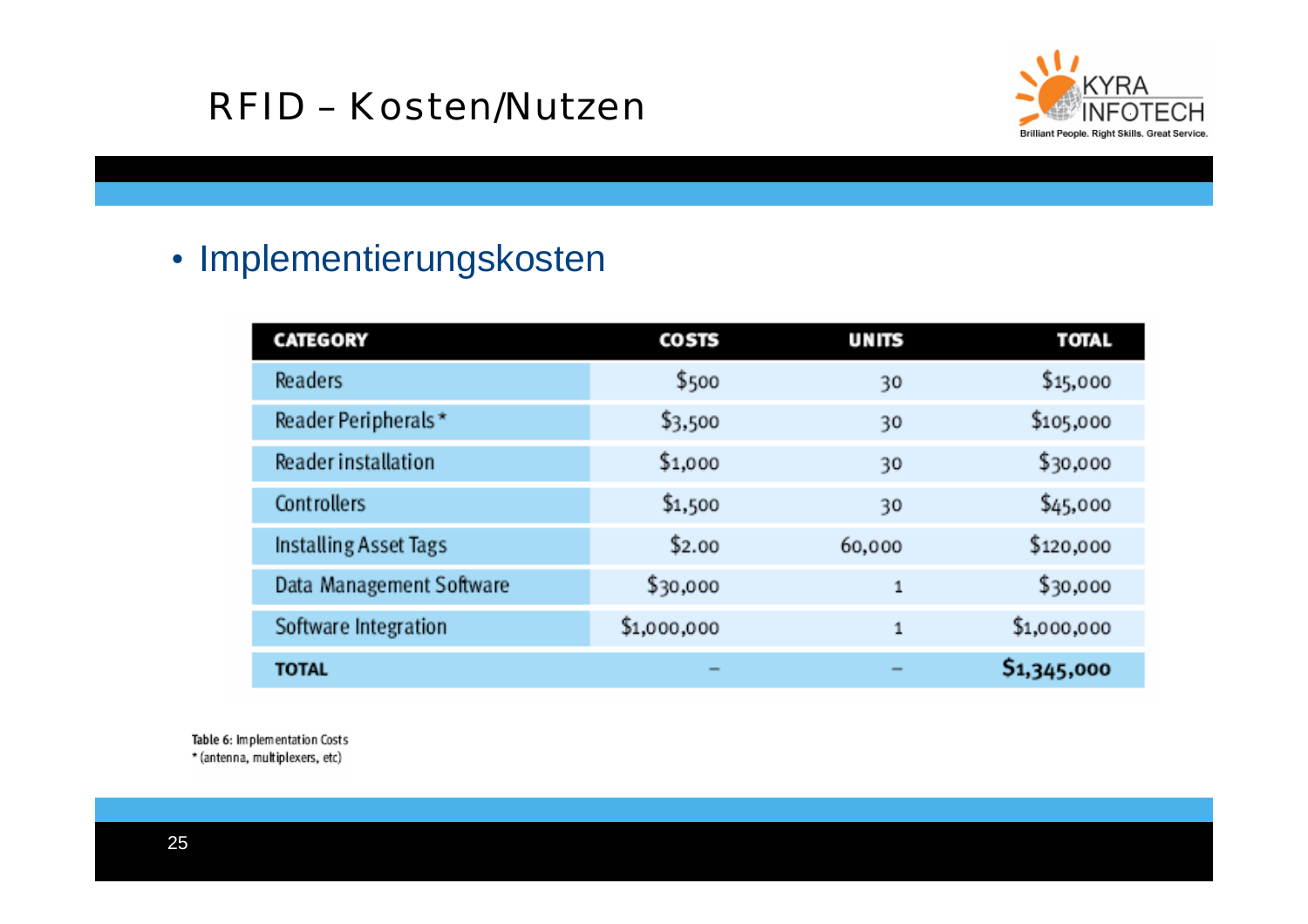![](_page_25_Picture_0.jpeg)

## RFID – Nutzenpoteziale

### **Nutzenpoteziale Distributionslager** \*

- ª Reduktion von Personalkosten zwischen 5% und 40% (in Abhängigkeit von Aut.-Grad und Prozesskomplexität)
- $\%$  Fehlerrate bei Auftragserfüllung sinkt um bis zu 5%
- $\%$  Reduktion des Schwunds (üblicherweise 1,71% des Umsatzes um 0,06%)
- $\%$  Gesteigerte Qualität bei Bestandsinformationen und Einsparungen in Höhe der jährlichen Inventurkosten
- $\%$  Verminderung von Sicherheitsbeständen (1-4 Tage) und Erhöhung der Umschlagsrate

#### **Nutzenpotenziale Transport** \*

- $\%$  Reduktion von Sicherheitsbeständen (erhöhte Transparenz und sinkende Fehlerraten ermöglichen geringere Vorlaufzeiten)
- ª Geringere Konventionalstrafen durch erhöhte Transparenz (bis 80% bei Spitzenbelastungen; bis 40% bei Normallast)
- $\%$  Steigerung der Kapazitätsauslastung von ca. 80% auf 85 bis 90%
- $\%$  Reduktion von, durch verlorene oder fehlgeleitete Waren verursachten Kosten (bis 98%)
- •**Quelle: Fraunhofer Institut**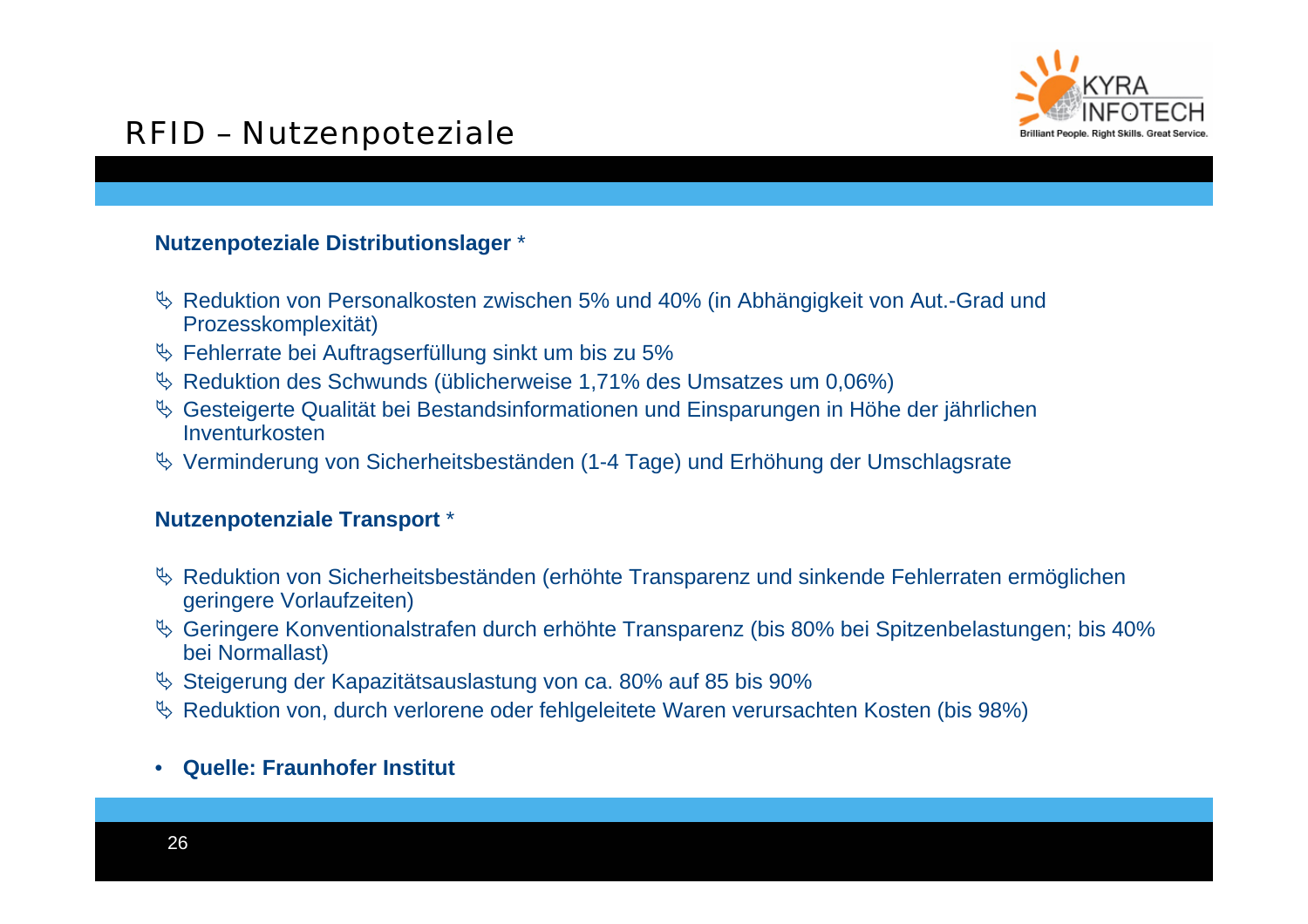## RFID – Nutzenpoteziale

![](_page_26_Picture_1.jpeg)

#### **Nutzenpotenziale Logistik:**

- ª Automatisierte Positionsmeldungen, effizienteres Tracking & Tracing (für Fahrzeuge, Container, Sendungen)
- ª Dadurch Optimierung des SCEM (Supply Chain Event Management), zur aktiven Kontrolle von logistischen Ketten und rechtzeitigen Vorhersage von Störungen; Speicherung von Solldaten
- ª Wareneingangs-/-ausgangskontrolle (z.B. Verteilzentren); ein Test bei Tesco führte zur Reduzierung der Entladezeit eines Lkws von durchschnittlich 23 auf 3 Minuten
- $\%$  Automatisierte Ein- und Auslagerung
- $\%$  Bestandsmanagement, automatisierte Inventur, Transparenz am Lager
- ª Rückverfolgbarkeit von Lebensmitteln, Chargenverfolgung entsprechend EUDirektive 178/2002 ab Januar 2005
- ª Sicherheit von Transporten, z.B. durch elektronische Container-Siegel
- $\%$  Einsatz in Supermärkten
- ª Automatisierte Kassiervorgänge
- ª Überwachung von Supermarktregalen mit Nachfüllsignal bei Unterschreiten bestimmter Stückzahl
- $\%$  Diebstahlvorbeugung (z.B. Textilbereich); Elektronischer Kleiderbügel
- $\%$  Überwachung von Kühlketten
- $\&$  Steuerung von Umschlaggeräten, z.B. im Container-Terminal
- ª Identifizierung von Rohkarossen bei der Automobilproduktion (wiederbeschreibbar, alle Auftragsdaten plus Fortschritt aus jeder Produktionsstufe werden gespeichert)
- ª Zugangskontrolle für Personen, elektronische Eintrittskarten
- & Ausleihe in Videotheken oder Bibliotheken
- $\%$  Verfolgung und Steuerung von Koffern auf Flughäfen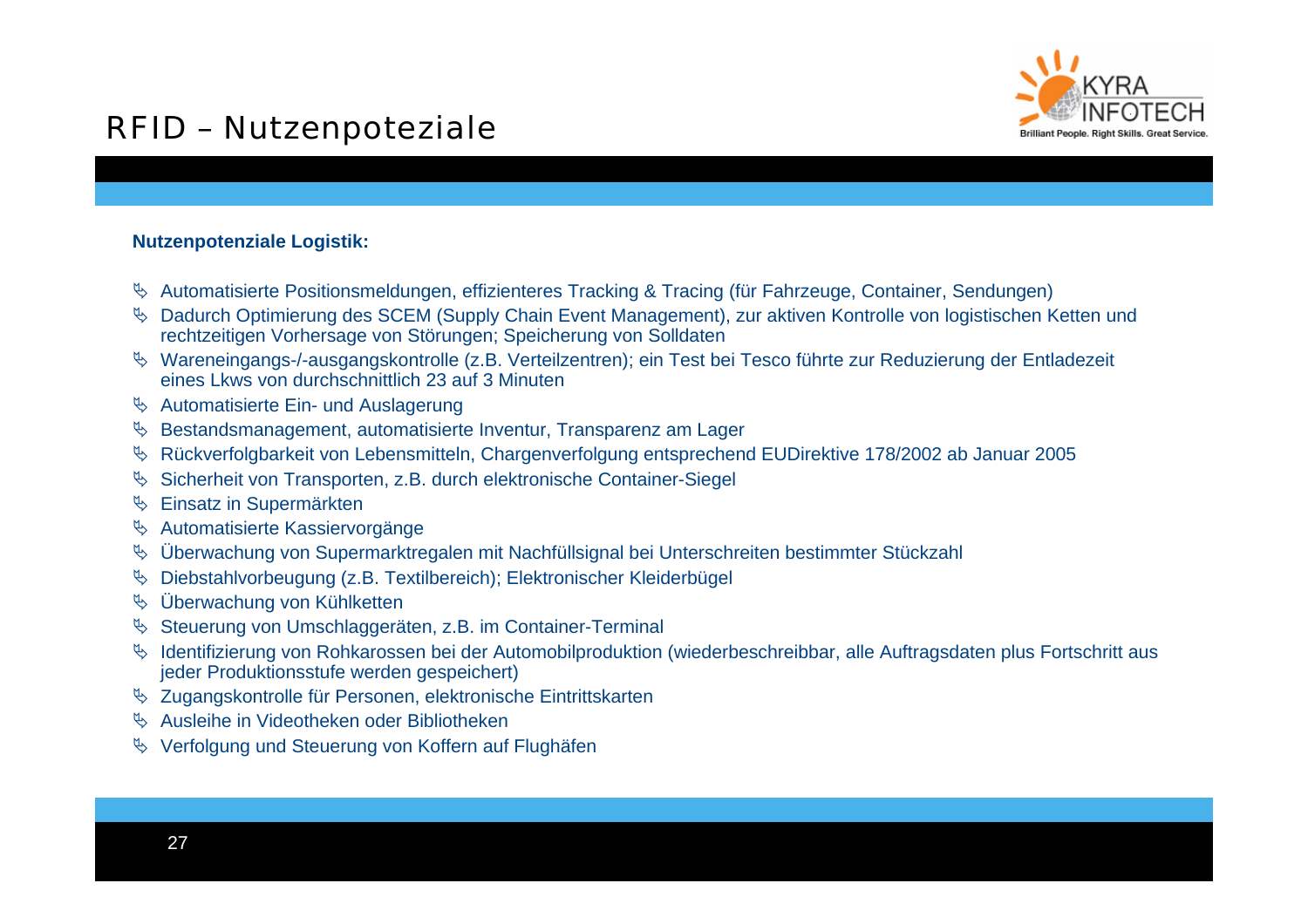![](_page_27_Picture_1.jpeg)

### Kennzahlen Einsparungen bei Händlern durch Warenverlustminimierung

![](_page_27_Figure_3.jpeg)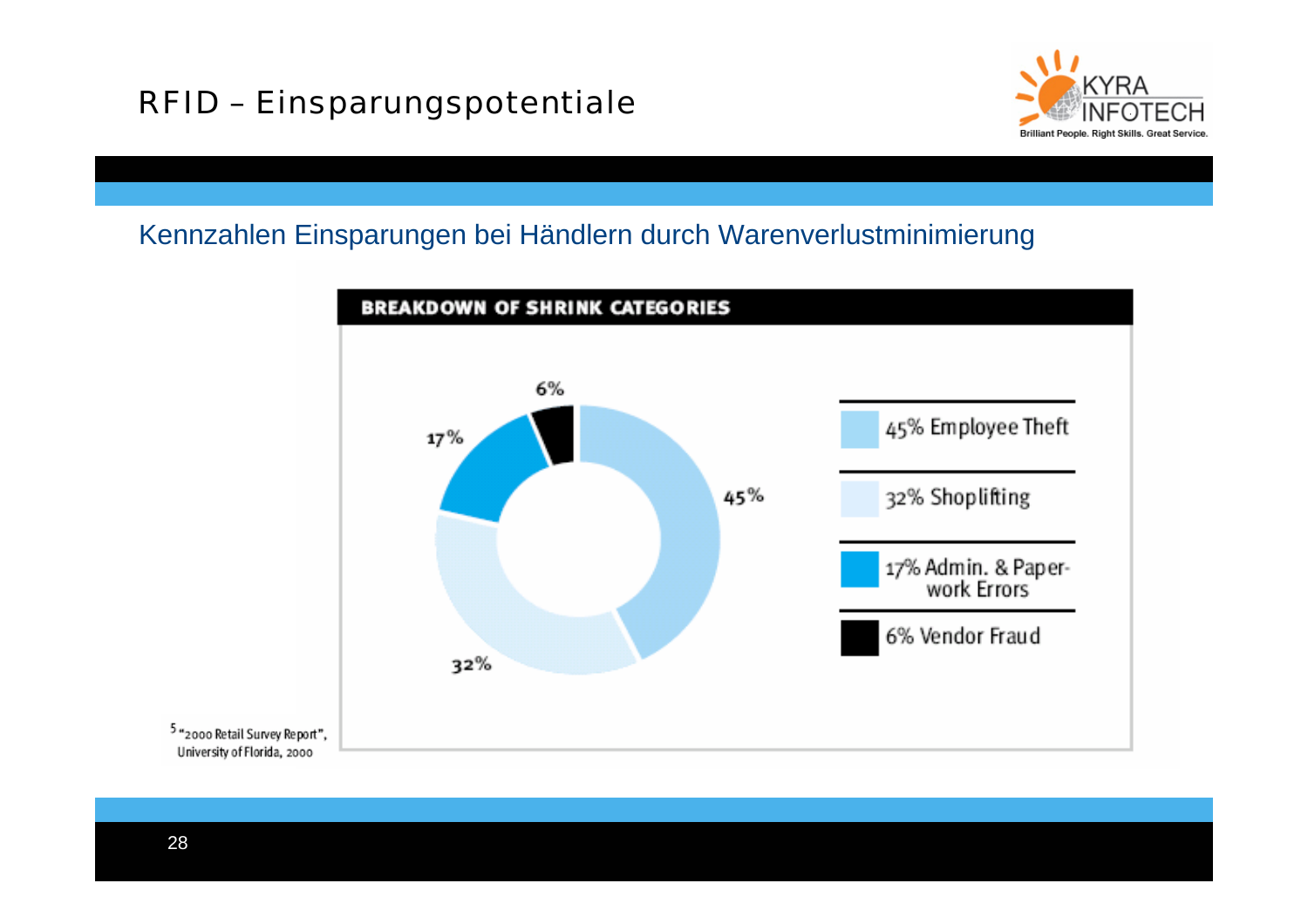## RFID – Einsparungspotentiale

![](_page_28_Picture_1.jpeg)

### **Kennzahlen: Einsparung bei Wiederverkäufern**

![](_page_28_Figure_3.jpeg)

<sup>4</sup> "Logistics Benchmarks for U.S. Retailers," Accenture study, 2001.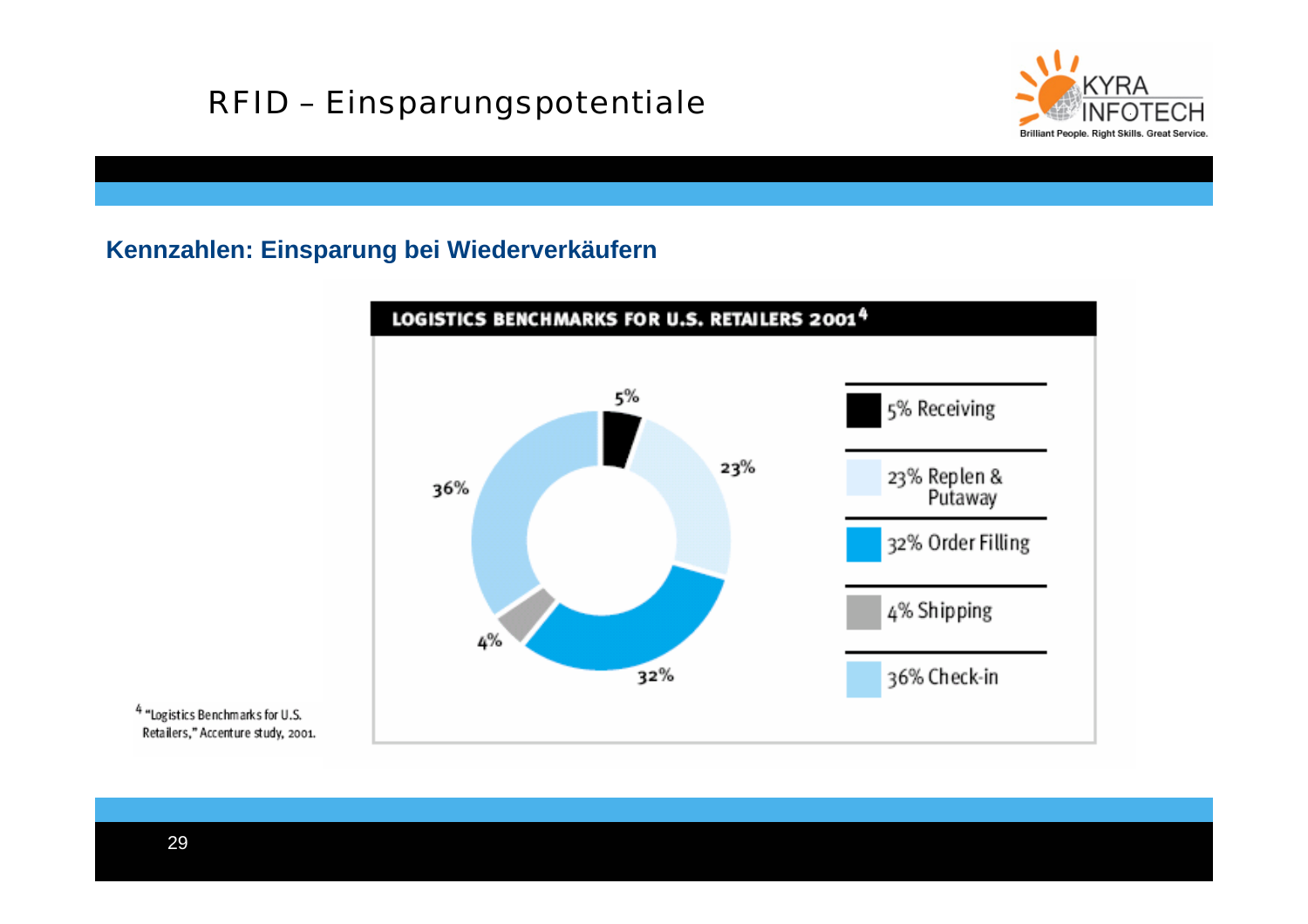# Informationsquellen

![](_page_29_Picture_1.jpeg)

**[http://www.rfidjournal.com](http://www.rfidjournal.com/) <http://www.ccg.de/>**

**<http://www.aimglobal.org/technologies/rfid/>**

**<http://www.bvl.de/>**

**<http://www.epcglobal.de/epcglobal/Inhalt/e54>** •

**[http://www.rifid.de/l\\_hersteller.htm](http://www.rifid.de/l_hersteller.htm)**

**[www.autoid.org](http://www.autoid.org/)**

- •RFID - Journal (eng.)
- $\bullet$ Centrale für Coorganisation
- $\bullet$ Asscocioation for Automatic Identification and Mobility
- •Bundesvereinigung Logistik e.V.
- EPC Global, German Section
- •**Hersteller**
- •Standards Auto ID

### **Abkürzungen**

- •**CCG Centrale für Co-Organisation GmbH**
- •**EAN Electronic Article Numbering**
- •**EDI Electronic Data Interchange**
- •**EPC Electronic Product Code**
- •**ISO** International Standards Organisation
- •**OCR Optical Character Recognition**
- •**RFID Radio Frequency Identificaton**